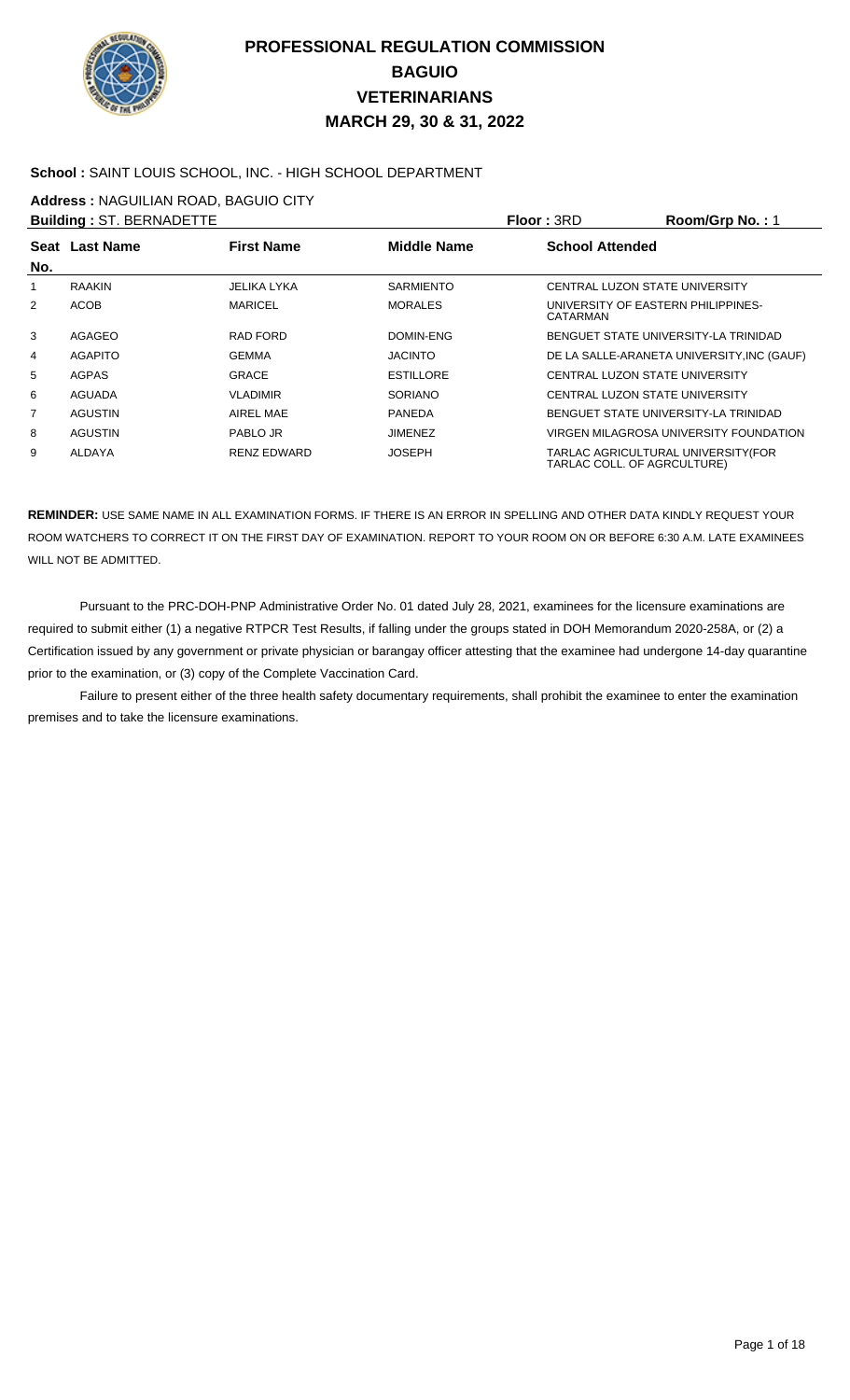

#### **School :** SAINT LOUIS SCHOOL, INC. - HIGH SCHOOL DEPARTMENT

**Address :** NAGUILIAN ROAD, BAGUIO CITY

|                | <b>Building: ST. BERNADETTE</b> |                      |                    | Floor: 3RD                                                         | Room/Grp No.: 2                        |
|----------------|---------------------------------|----------------------|--------------------|--------------------------------------------------------------------|----------------------------------------|
|                | Seat Last Name                  | <b>First Name</b>    | <b>Middle Name</b> | <b>School Attended</b>                                             |                                        |
| No.            |                                 |                      |                    |                                                                    |                                        |
| 1              | <b>ALFONSO</b>                  | <b>JEOSA MARIE</b>   | <b>SIMEON</b>      |                                                                    | BENGUET STATE UNIVERSITY-LA TRINIDAD   |
| 2              | <b>ANIS</b>                     | <b>JOE LOUIS</b>     | <b>OLIVA</b>       |                                                                    | BENGUET STATE UNIVERSITY-LA TRINIDAD   |
| 3              | <b>ANTONIO</b>                  | LINDY JOY            | <b>FERRER</b>      | TARLAC AGRICULTURAL UNIVERSITY (FOR<br>TARLAC COLL. OF AGRCULTURE) |                                        |
| 4              | <b>APACIBLE</b>                 | ALANA SUZANNE        | VARGAS             |                                                                    | BENGUET STATE UNIVERSITY-LA TRINIDAD   |
| 5              | <b>APIGO</b>                    | <b>JACQUES GLENN</b> | <b>GONZALES</b>    |                                                                    | VIRGEN MILAGROSA UNIVERSITY FOUNDATION |
| 6              | <b>AQUINO</b>                   | RONALD VINCENT       | <b>AZARCON</b>     | CENTRAL LUZON STATE UNIVERSITY                                     |                                        |
| $\overline{7}$ | <b>AQUINO</b>                   | <b>RONNEL</b>        | <b>AGLANAO</b>     | TARLAC AGRICULTURAL UNIVERSITY (FOR<br>TARLAC COLL. OF AGRCULTURE) |                                        |
| 8              | AYONGAN                         | <b>DENVER</b>        | ANGYAB             | BENGUET STATE UNIVERSITY-LA TRINIDAD                               |                                        |
| 9              | <b>BALICHA</b>                  | <b>PAUL BRANDON</b>  | <b>APIADO</b>      |                                                                    | BENGUET STATE UNIVERSITY-LA TRINIDAD   |
|                |                                 |                      |                    |                                                                    |                                        |

**REMINDER:** USE SAME NAME IN ALL EXAMINATION FORMS. IF THERE IS AN ERROR IN SPELLING AND OTHER DATA KINDLY REQUEST YOUR ROOM WATCHERS TO CORRECT IT ON THE FIRST DAY OF EXAMINATION. REPORT TO YOUR ROOM ON OR BEFORE 6:30 A.M. LATE EXAMINEES WILL NOT BE ADMITTED.

 Pursuant to the PRC-DOH-PNP Administrative Order No. 01 dated July 28, 2021, examinees for the licensure examinations are required to submit either (1) a negative RTPCR Test Results, if falling under the groups stated in DOH Memorandum 2020-258A, or (2) a Certification issued by any government or private physician or barangay officer attesting that the examinee had undergone 14-day quarantine prior to the examination, or (3) copy of the Complete Vaccination Card.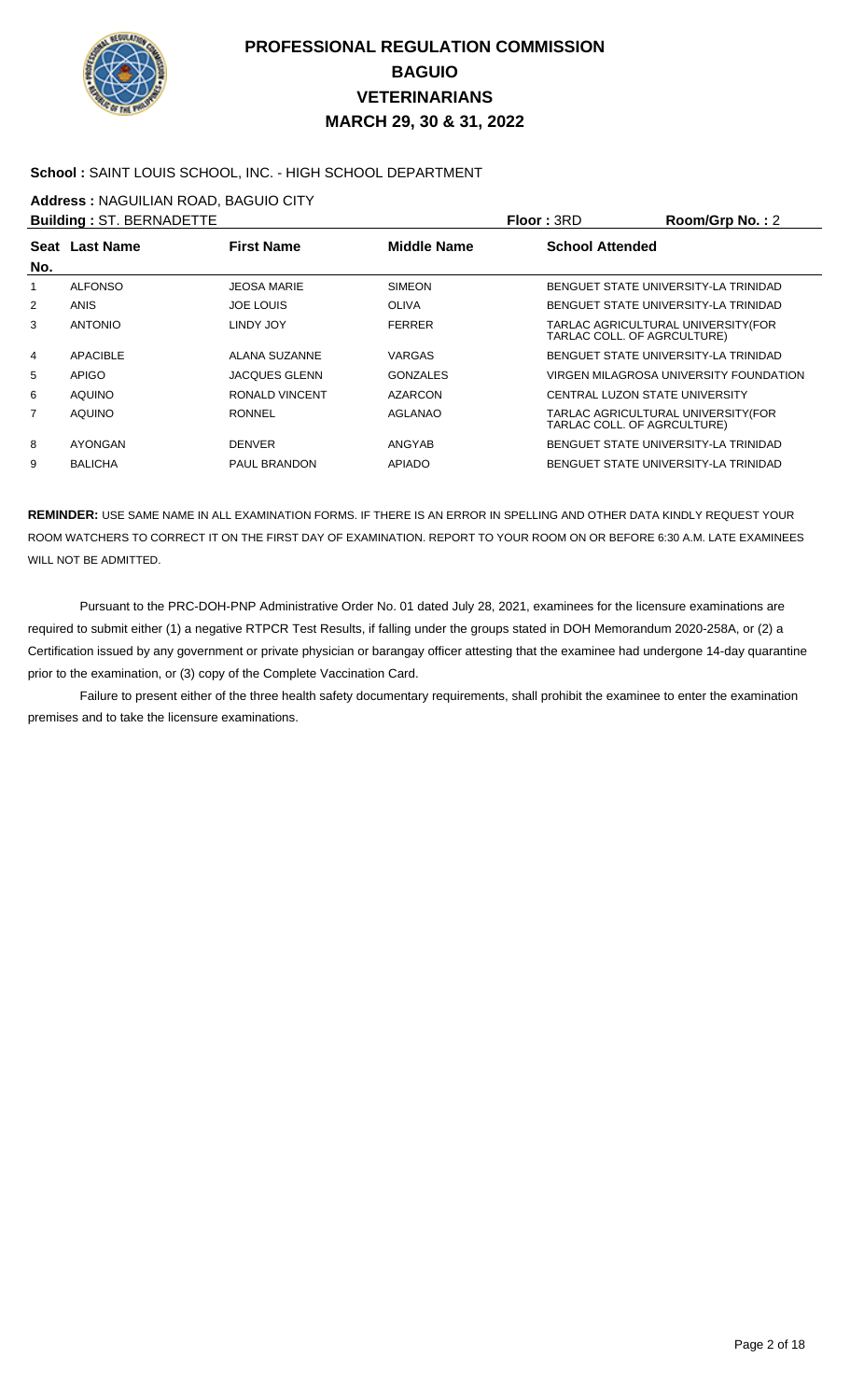

### **School :** SAINT LOUIS SCHOOL, INC. - HIGH SCHOOL DEPARTMENT

**Address :** NAGUILIAN ROAD, BAGUIO CITY

|                | <b>Building: ST. BERNADETTE</b> |                       |                  | <b>Floor: 3RD</b>      | Room/Grp No.: 3                                                   |
|----------------|---------------------------------|-----------------------|------------------|------------------------|-------------------------------------------------------------------|
| No.            | Seat Last Name                  | <b>First Name</b>     | Middle Name      | <b>School Attended</b> |                                                                   |
| 1              | <b>BANE-ENG</b>                 | <b>RONALD</b>         | MANZANO          | UNIVERSITY-BACNOTAN    | DON MARIANO MARCOS MEMORIAL STATE                                 |
| 2              | <b>BANGSAIL</b>                 | <b>EDEN</b>           | <b>DOMALIO</b>   |                        | BENGUET STATE UNIVERSITY-LA TRINIDAD                              |
| 3              | <b>BARCELO</b>                  | <b>EDIZA</b>          | <b>BASUEL</b>    | <b>BAYOMBONG</b>       | NUEVA VIZCAYA STATE UNIVERSITY (NVSIT)-                           |
| 4              | <b>BELOGOT</b>                  | MERVELYN JOY          | <b>SANTOS</b>    |                        | CENTRAL LUZON STATE UNIVERSITY                                    |
| 5              | <b>BERMUDEZ</b>                 | <b>ELIJAH NEIL</b>    | <b>EPAC</b>      |                        | TARLAC AGRICULTURAL UNIVERSITY(FOR<br>TARLAC COLL. OF AGRCULTURE) |
| 6              | <b>BIANES</b>                   | <b>JERNALIEN ROSS</b> | <b>DOCDOCOS</b>  |                        | CENTRAL LUZON STATE UNIVERSITY                                    |
| $\overline{7}$ | <b>BUNUAN</b>                   | XANDER                | <b>JAVIER</b>    |                        | <b>ISABELA STATE UNIVERSITY-ECHAGUE</b>                           |
| 8              | CAJIGAL                         | PIERCE HARVEY         | <b>ANCHETA</b>   |                        | TARLAC AGRICULTURAL UNIVERSITY(FOR<br>TARLAC COLL. OF AGRCULTURE) |
| 9              | <b>CALBONE</b>                  | LOYD JULIUS           | <b>FERNANDEZ</b> | UNIVERSITY-BACNOTAN    | DON MARIANO MARCOS MEMORIAL STATE                                 |

**REMINDER:** USE SAME NAME IN ALL EXAMINATION FORMS. IF THERE IS AN ERROR IN SPELLING AND OTHER DATA KINDLY REQUEST YOUR ROOM WATCHERS TO CORRECT IT ON THE FIRST DAY OF EXAMINATION. REPORT TO YOUR ROOM ON OR BEFORE 6:30 A.M. LATE EXAMINEES WILL NOT BE ADMITTED.

 Pursuant to the PRC-DOH-PNP Administrative Order No. 01 dated July 28, 2021, examinees for the licensure examinations are required to submit either (1) a negative RTPCR Test Results, if falling under the groups stated in DOH Memorandum 2020-258A, or (2) a Certification issued by any government or private physician or barangay officer attesting that the examinee had undergone 14-day quarantine prior to the examination, or (3) copy of the Complete Vaccination Card.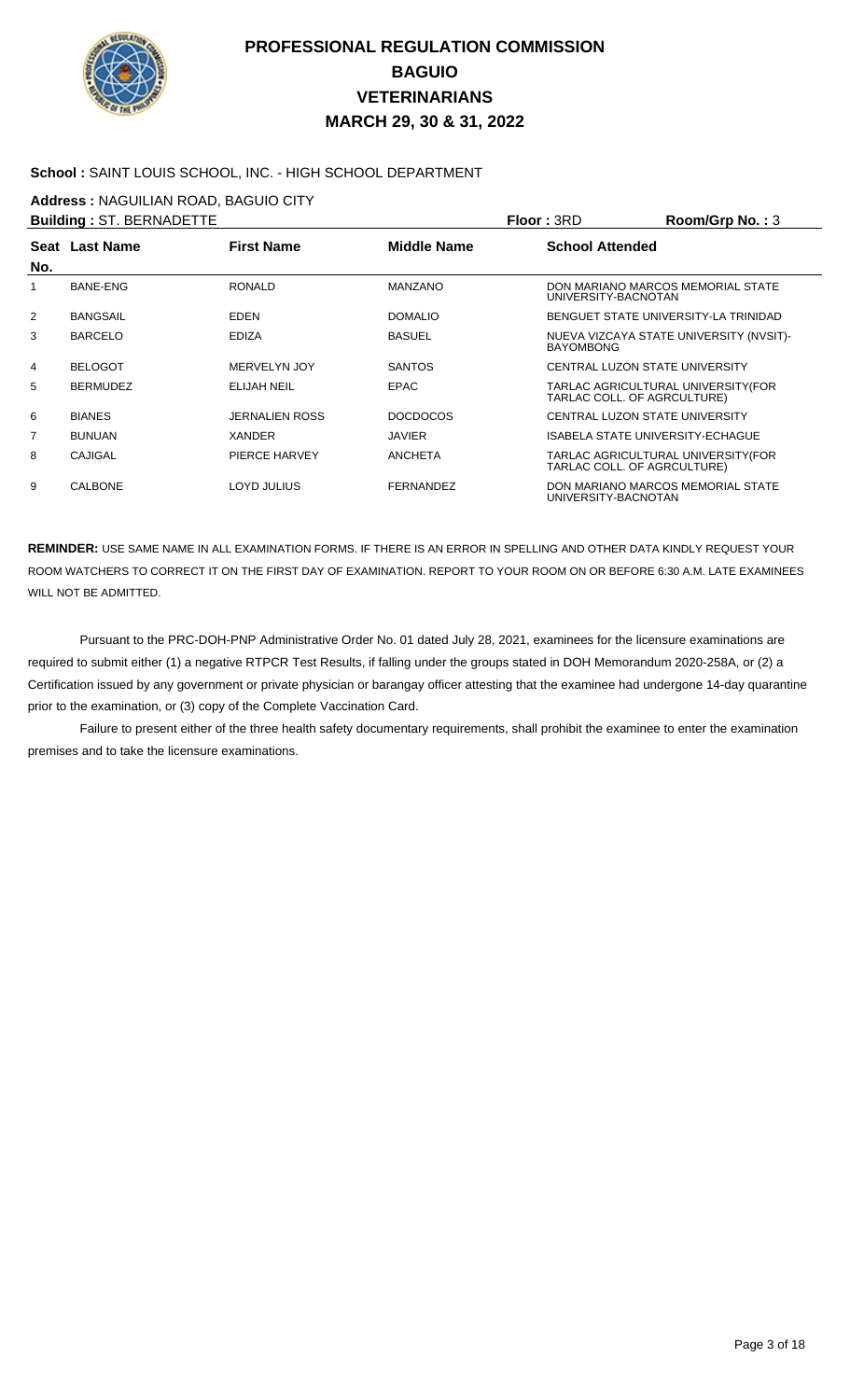

### **School :** SAINT LOUIS SCHOOL, INC. - HIGH SCHOOL DEPARTMENT

**Address :** NAGUILIAN ROAD, BAGUIO CITY

|     | <b>Building: ST. BERNADETTE</b> |                   |                   | <b>Floor: 3RD</b>                                | Room/Grp No.: 4                               |
|-----|---------------------------------|-------------------|-------------------|--------------------------------------------------|-----------------------------------------------|
| No. | Seat Last Name                  | <b>First Name</b> | Middle Name       | <b>School Attended</b>                           |                                               |
| 1   | <b>CAMAT</b>                    | <b>ROMIN MARK</b> | <b>PADILLA</b>    | <b>BAYOMBONG</b>                                 | NUEVA VIZCAYA STATE UNIVERSITY (NVSIT)-       |
| 2   | CANGCO                          | <b>CHRISTIAN</b>  | <b>MANICDAO</b>   | PAMPANGA STATE AGRICULTURAL<br>UNIVERSITY(P.A.C) |                                               |
| 3   | <b>CARIASO</b>                  | <b>GERALDINE</b>  | <b>DACONES</b>    | UNIVERSITY-BACNOTAN                              | DON MARIANO MARCOS MEMORIAL STATE             |
| 4   | <b>CARPISO</b>                  | CHRISTOPHER DAVE  | <b>CONCEPCION</b> | CENTRAL LUZON STATE UNIVERSITY                   |                                               |
| 5   | <b>CASIMIRO</b>                 | ZHAIRA MAE        | <b>SOBREVILLA</b> | CENTRAL LUZON STATE UNIVERSITY                   |                                               |
| 6   | <b>CASIWAN</b>                  | <b>CHERLYN</b>    | <b>BOTENG</b>     |                                                  | BENGUET STATE UNIVERSITY-LA TRINIDAD          |
| 7   | CASPILLO                        | ARNOLD JR         | <b>DOMINGO</b>    | TARLAC COLL. OF AGRCULTURE)                      | TARLAC AGRICULTURAL UNIVERSITY(FOR            |
| 8   | <b>CEREZO</b>                   | <b>OSRIC</b>      | <b>FINULIAR</b>   |                                                  | <b>VIRGEN MILAGROSA UNIVERSITY FOUNDATION</b> |
| 9   | <b>CHULIAO</b>                  | LOURENS           | <b>MAYAM</b>      | <b>BAYOMBONG</b>                                 | NUEVA VIZCAYA STATE UNIVERSITY (NVSIT)-       |

**REMINDER:** USE SAME NAME IN ALL EXAMINATION FORMS. IF THERE IS AN ERROR IN SPELLING AND OTHER DATA KINDLY REQUEST YOUR ROOM WATCHERS TO CORRECT IT ON THE FIRST DAY OF EXAMINATION. REPORT TO YOUR ROOM ON OR BEFORE 6:30 A.M. LATE EXAMINEES WILL NOT BE ADMITTED.

 Pursuant to the PRC-DOH-PNP Administrative Order No. 01 dated July 28, 2021, examinees for the licensure examinations are required to submit either (1) a negative RTPCR Test Results, if falling under the groups stated in DOH Memorandum 2020-258A, or (2) a Certification issued by any government or private physician or barangay officer attesting that the examinee had undergone 14-day quarantine prior to the examination, or (3) copy of the Complete Vaccination Card.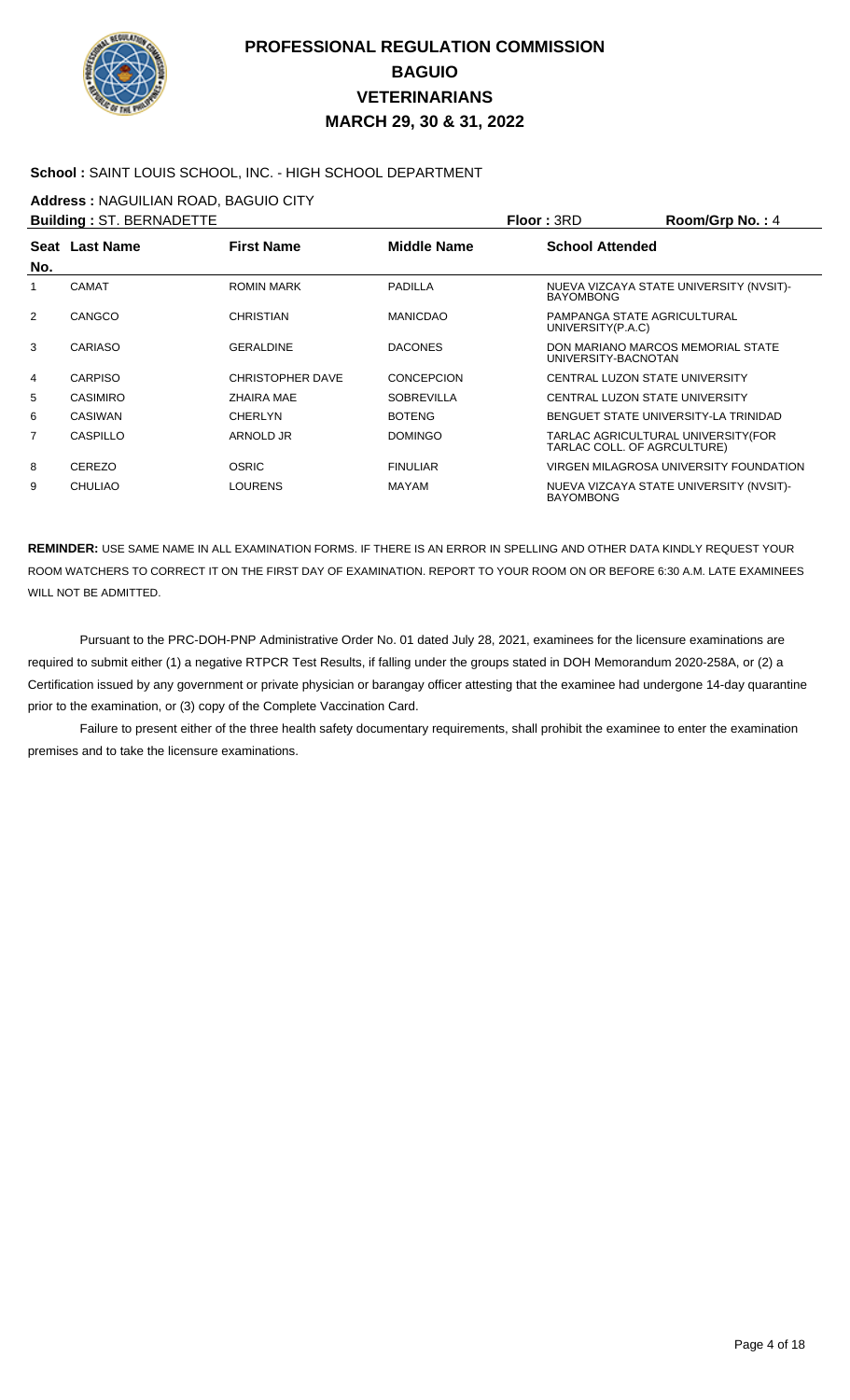

### **School :** SAINT LOUIS SCHOOL, INC. - HIGH SCHOOL DEPARTMENT

**Address :** NAGUILIAN ROAD, BAGUIO CITY

|     | <b>Building: ST. BERNADETTE</b> |                           |                    | Floor: 3RD                                       | Room/Grp No.: $5$                      |
|-----|---------------------------------|---------------------------|--------------------|--------------------------------------------------|----------------------------------------|
|     | Seat Last Name                  | <b>First Name</b>         | <b>Middle Name</b> | <b>School Attended</b>                           |                                        |
| No. |                                 |                           |                    |                                                  |                                        |
|     | <b>COLONGEY</b>                 | <b>JEDONA</b>             | <b>MAYONA</b>      |                                                  | BENGUET STATE UNIVERSITY-LA TRINIDAD   |
| 2   | <b>CORNEL</b>                   | <b>KRISTINE GOLDA MAE</b> | <b>AGCAOILI</b>    |                                                  | VIRGEN MILAGROSA UNIVERSITY FOUNDATION |
| 3   | <b>CORPUZ</b>                   | <b>RIZZA</b>              | <b>GACUSANA</b>    | UNIVERSITY-BACNOTAN                              | DON MARIANO MARCOS MEMORIAL STATE      |
| 4   | CRUZ                            | <b>KASANDRA</b>           | <b>MANICDAO</b>    | PAMPANGA STATE AGRICULTURAL<br>UNIVERSITY(P.A.C) |                                        |
| 5   | <b>CUEVAS</b>                   | <b>PRECIOUS</b>           | MANGASER           |                                                  | CENTRAL LUZON STATE UNIVERSITY         |
| 6   | <b>CULATON</b>                  | <b>MARY JANE</b>          | LUMIBAO            |                                                  | BENGUET STATE UNIVERSITY-LA TRINIDAD   |
| 7   | <b>DAMPILAG</b>                 | <b>MAE ANN</b>            | YUBOS.             | UNIVERSITY-BACNOTAN                              | DON MARIANO MARCOS MEMORIAL STATE      |
| 8   | <b>DAPON</b>                    | ARVIN                     | <b>MARCELINO</b>   |                                                  | BENGUET STATE UNIVERSITY-LA TRINIDAD   |
| 9   | <b>DAYOT</b>                    | JONATHAN EDWARD           | <b>EDUARDO</b>     |                                                  | CENTRAL LUZON STATE UNIVERSITY         |

**REMINDER:** USE SAME NAME IN ALL EXAMINATION FORMS. IF THERE IS AN ERROR IN SPELLING AND OTHER DATA KINDLY REQUEST YOUR ROOM WATCHERS TO CORRECT IT ON THE FIRST DAY OF EXAMINATION. REPORT TO YOUR ROOM ON OR BEFORE 6:30 A.M. LATE EXAMINEES WILL NOT BE ADMITTED.

 Pursuant to the PRC-DOH-PNP Administrative Order No. 01 dated July 28, 2021, examinees for the licensure examinations are required to submit either (1) a negative RTPCR Test Results, if falling under the groups stated in DOH Memorandum 2020-258A, or (2) a Certification issued by any government or private physician or barangay officer attesting that the examinee had undergone 14-day quarantine prior to the examination, or (3) copy of the Complete Vaccination Card.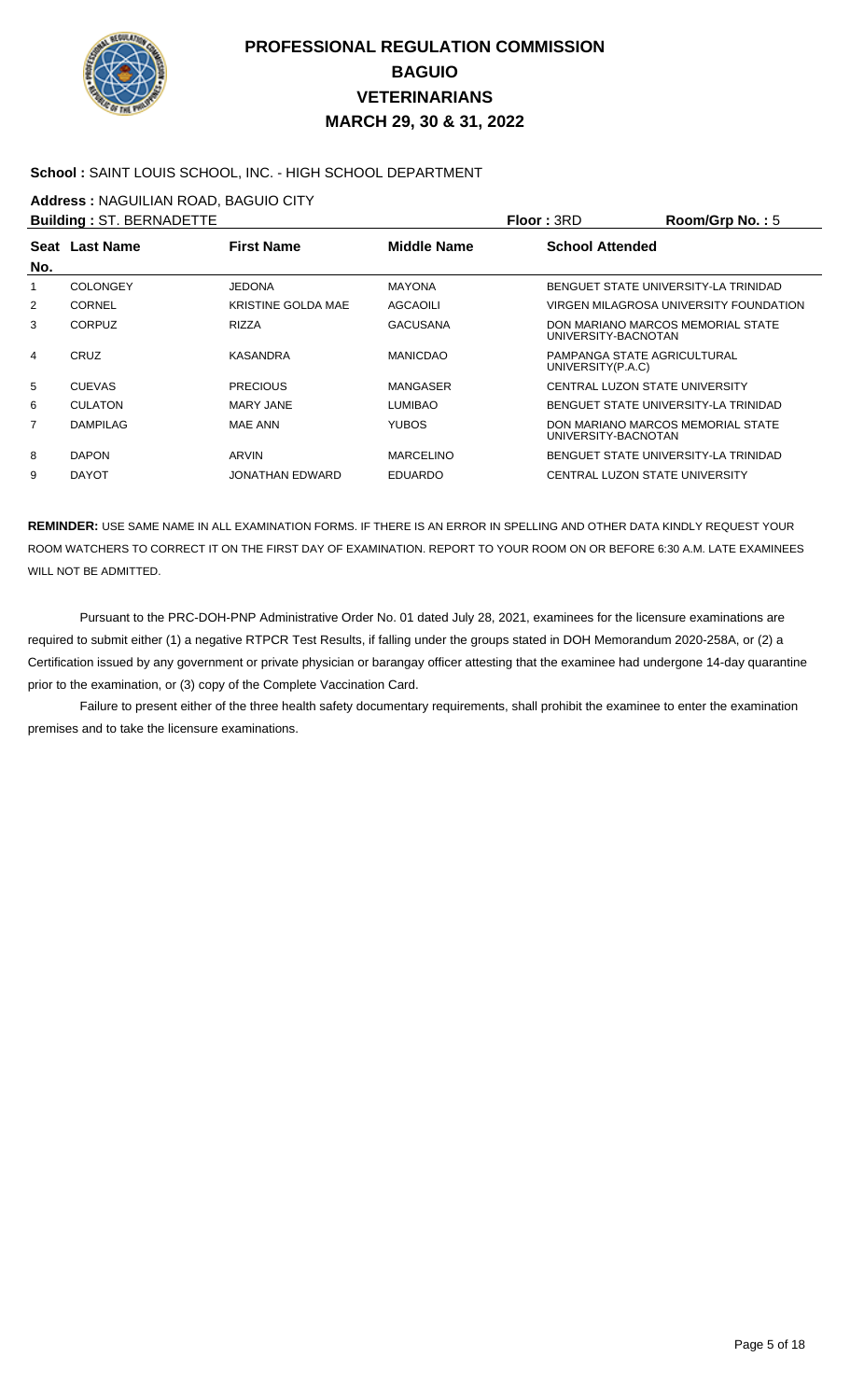

### **School :** SAINT LOUIS SCHOOL, INC. - HIGH SCHOOL DEPARTMENT

**Address :** NAGUILIAN ROAD, BAGUIO CITY

|     | <b>Building: ST. BERNADETTE</b> |                     |                    | <b>Floor: 3RD</b>              | Room/Grp No.: $6$                           |
|-----|---------------------------------|---------------------|--------------------|--------------------------------|---------------------------------------------|
| No. | Seat Last Name                  | <b>First Name</b>   | <b>Middle Name</b> | <b>School Attended</b>         |                                             |
| 1   | DE GUZMAN                       | <b>JAMES ARTHUR</b> | CAYABYAB           |                                | VIRGEN MILAGROSA UNIVERSITY FOUNDATION      |
| 2   | DE LEON                         | <b>ROGELYN</b>      | ABALOS             | CENTRAL LUZON STATE UNIVERSITY |                                             |
| 3   | DE LOS SANTOS                   | <b>JULIUS</b>       | PAGADUAN           |                                | VIRGEN MILAGROSA UNIVERSITY FOUNDATION      |
| 4   | DE ORO                          | NIKKO PAOLO         | DELA CRUZ          | CENTRAL LUZON STATE UNIVERSITY |                                             |
| 5   | DELA CRUZ                       | ANGELI              | <b>REYES</b>       |                                | AKLAN STATE UNIVERSITY (AKLAN S.C.A.)-BANGA |
| 6   | DELA CRUZ                       | DAN DREXEL          | <b>BUAN</b>        | CENTRAL LUZON STATE UNIVERSITY |                                             |
| 7   | <b>DELOS SANTOS</b>             | RAE AIRA            | <b>CATINDIG</b>    | CENTRAL LUZON STATE UNIVERSITY |                                             |
| 8   | <b>DIFUNTORUM</b>               | RAQUEL              | <b>PEREZ</b>       |                                | DE LA SALLE-ARANETA UNIVERSITY, INC (GAUF)  |
| 9   | <b>DIZON</b>                    | <b>ELLA MARIE</b>   | <b>PRIMERO</b>     | TARLAC COLL. OF AGRCULTURE)    | TARLAC AGRICULTURAL UNIVERSITY (FOR         |

**REMINDER:** USE SAME NAME IN ALL EXAMINATION FORMS. IF THERE IS AN ERROR IN SPELLING AND OTHER DATA KINDLY REQUEST YOUR ROOM WATCHERS TO CORRECT IT ON THE FIRST DAY OF EXAMINATION. REPORT TO YOUR ROOM ON OR BEFORE 6:30 A.M. LATE EXAMINEES WILL NOT BE ADMITTED.

 Pursuant to the PRC-DOH-PNP Administrative Order No. 01 dated July 28, 2021, examinees for the licensure examinations are required to submit either (1) a negative RTPCR Test Results, if falling under the groups stated in DOH Memorandum 2020-258A, or (2) a Certification issued by any government or private physician or barangay officer attesting that the examinee had undergone 14-day quarantine prior to the examination, or (3) copy of the Complete Vaccination Card.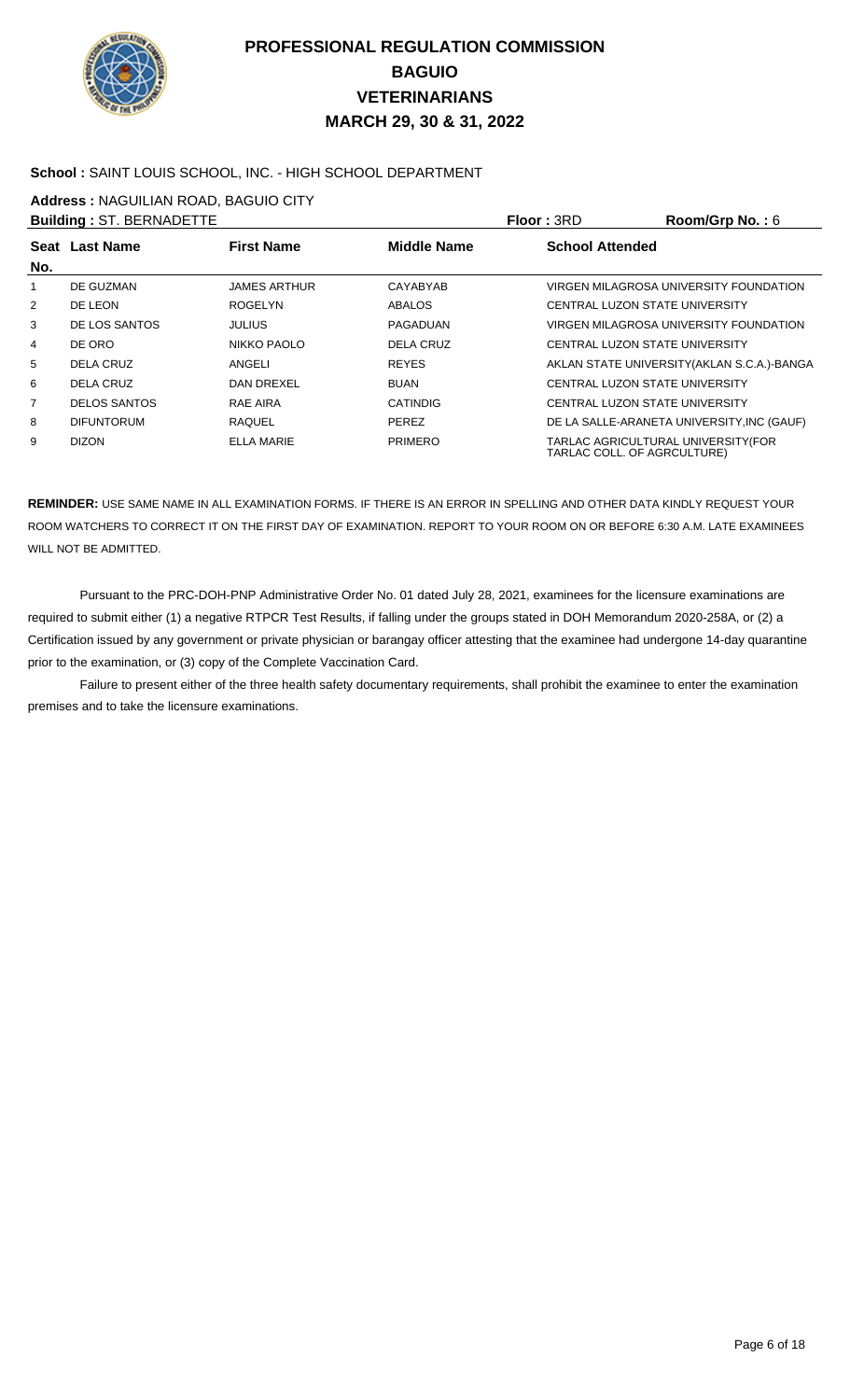

### **School :** SAINT LOUIS SCHOOL, INC. - HIGH SCHOOL DEPARTMENT

**Address :** NAGUILIAN ROAD, BAGUIO CITY

|                    |                                                   |                    |                        | Room/Grp No.: 7                                                                                                                                                                                                                                    |
|--------------------|---------------------------------------------------|--------------------|------------------------|----------------------------------------------------------------------------------------------------------------------------------------------------------------------------------------------------------------------------------------------------|
|                    | <b>First Name</b>                                 | <b>Middle Name</b> | <b>School Attended</b> |                                                                                                                                                                                                                                                    |
|                    |                                                   |                    |                        |                                                                                                                                                                                                                                                    |
| <b>DIZON</b>       | JAZEL ANN JOY                                     | <b>COMILANG</b>    |                        | TARLAC AGRICULTURAL UNIVERSITY (FOR                                                                                                                                                                                                                |
| <b>DULNUAN</b>     | <b>CHRISTOPHER</b>                                | PASI               |                        | BENGUET STATE UNIVERSITY-LA TRINIDAD                                                                                                                                                                                                               |
| <b>DUMALE</b>      | <b>JERICO</b>                                     | <b>VICENTE</b>     |                        |                                                                                                                                                                                                                                                    |
| <b>DUMALIW</b>     | <b>GLESYL</b>                                     | <b>BANTIAG</b>     |                        | BENGUET STATE UNIVERSITY-LA TRINIDAD                                                                                                                                                                                                               |
| <b>DURAN</b>       | <b>MARRIANE</b>                                   | ANGELES            |                        |                                                                                                                                                                                                                                                    |
| <b>EDER</b>        | ROWELL PAULO                                      | <b>ARCEGA</b>      |                        |                                                                                                                                                                                                                                                    |
| <b>ENCARNACION</b> | ROSE ANN                                          | <b>TORRES</b>      | UNIVERSITY(P.A.C)      |                                                                                                                                                                                                                                                    |
| ERRAZO             | ALVIN REYSTER                                     | <b>MARIANO</b>     |                        |                                                                                                                                                                                                                                                    |
| <b>FARONILO</b>    | <b>KIM XAVIER</b>                                 | <b>CABRERA</b>     |                        |                                                                                                                                                                                                                                                    |
|                    | <b>Building: ST. BERNADETTE</b><br>Seat Last Name |                    |                        | Floor: 2ND<br>TARLAC COLL. OF AGRCULTURE)<br>CENTRAL LUZON STATE UNIVERSITY<br>CENTRAL LUZON STATE UNIVERSITY<br>CENTRAL LUZON STATE UNIVERSITY<br>PAMPANGA STATE AGRICULTURAL<br>CENTRAL LUZON STATE UNIVERSITY<br>CENTRAL LUZON STATE UNIVERSITY |

**REMINDER:** USE SAME NAME IN ALL EXAMINATION FORMS. IF THERE IS AN ERROR IN SPELLING AND OTHER DATA KINDLY REQUEST YOUR ROOM WATCHERS TO CORRECT IT ON THE FIRST DAY OF EXAMINATION. REPORT TO YOUR ROOM ON OR BEFORE 6:30 A.M. LATE EXAMINEES WILL NOT BE ADMITTED.

 Pursuant to the PRC-DOH-PNP Administrative Order No. 01 dated July 28, 2021, examinees for the licensure examinations are required to submit either (1) a negative RTPCR Test Results, if falling under the groups stated in DOH Memorandum 2020-258A, or (2) a Certification issued by any government or private physician or barangay officer attesting that the examinee had undergone 14-day quarantine prior to the examination, or (3) copy of the Complete Vaccination Card.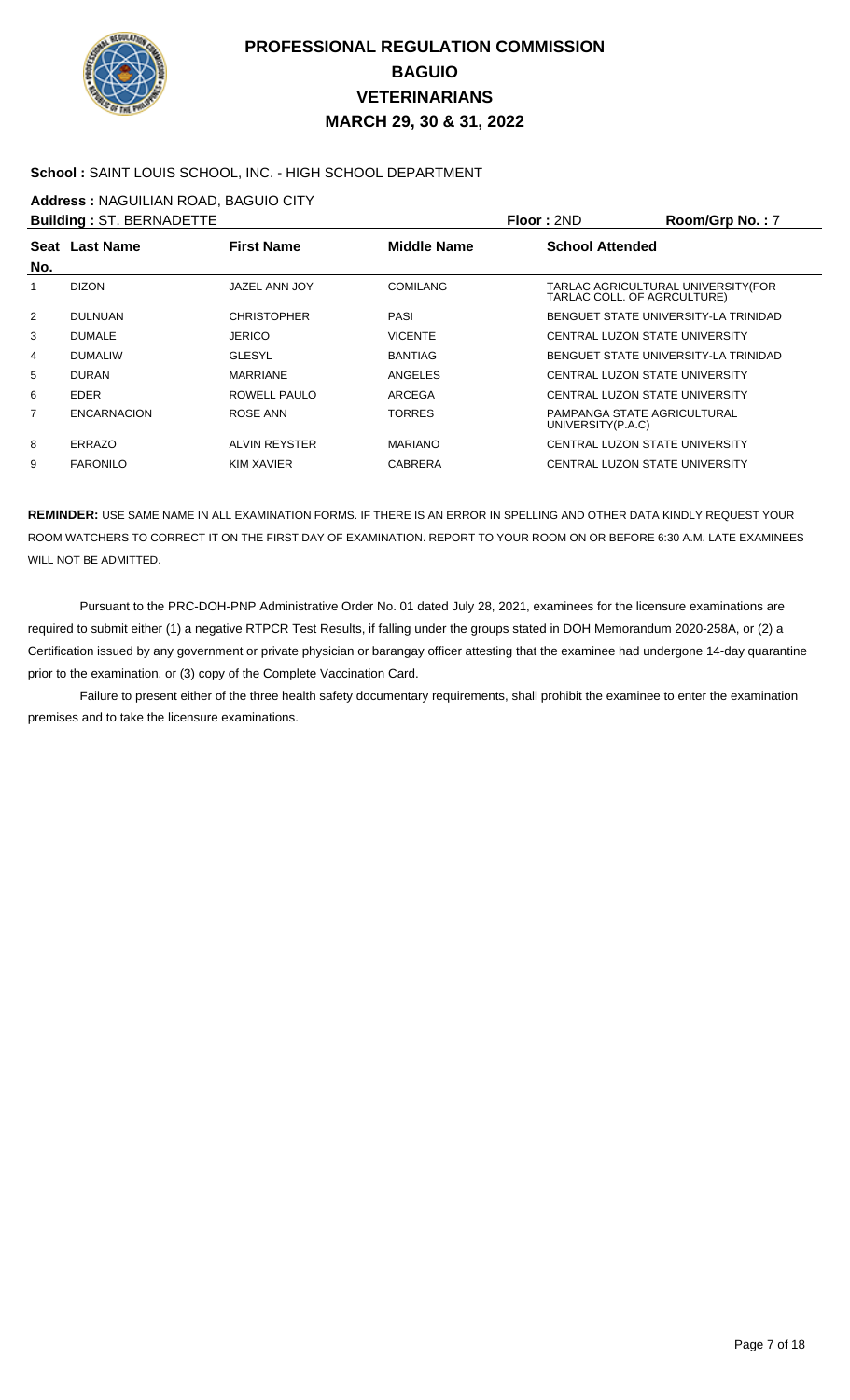

### **School :** SAINT LOUIS SCHOOL, INC. - HIGH SCHOOL DEPARTMENT

**Address :** NAGUILIAN ROAD, BAGUIO CITY

|     | <b>Building: ST. BERNADETTE</b> |                      |                    | Floor: 2ND                     | Room/Grp No.: 8                         |
|-----|---------------------------------|----------------------|--------------------|--------------------------------|-----------------------------------------|
|     | Seat Last Name                  | <b>First Name</b>    | <b>Middle Name</b> | <b>School Attended</b>         |                                         |
| No. |                                 |                      |                    |                                |                                         |
| 1   | <b>FERNANDEZ</b>                | <b>LORNA</b>         | DELA PEÑA          |                                | BENGUET STATE UNIVERSITY-LA TRINIDAD    |
| 2   | <b>GABUAT</b>                   | <b>JAVIER</b>        | <b>WANGET</b>      | UNIVERSITY-BACNOTAN            | DON MARIANO MARCOS MEMORIAL STATE       |
| 3   | GANGA                           | AMETHYST             | <b>TEOFILO</b>     | <b>BAYOMBONG</b>               | NUEVA VIZCAYA STATE UNIVERSITY (NVSIT)- |
| 4   | <b>GEMINO</b>                   | <b>MARY ISABELLE</b> | LUMANGLANG         | CENTRAL LUZON STATE UNIVERSITY |                                         |
| 5   | <b>GICARAYA</b>                 | <b>JOHN PATRICK</b>  | <b>GALANG</b>      | CENTRAL LUZON STATE UNIVERSITY |                                         |
| 6   | <b>GONZALES</b>                 | <b>HAROLD RAY</b>    | <b>FARONILO</b>    | CENTRAL LUZON STATE UNIVERSITY |                                         |
| 7   | <b>GONZALES</b>                 | <b>LESLI</b>         | <b>PARAISO</b>     | TARLAC COLL. OF AGRCULTURE)    | TARLAC AGRICULTURAL UNIVERSITY(FOR      |
| 8   | GOSGOS                          | MARCELINE ANNE       | <b>BAYAS</b>       |                                | BENGUET STATE UNIVERSITY-LA TRINIDAD    |
| 9   | <b>GULINGAN</b>                 | ANGIE                | <b>CAMINGAWAN</b>  |                                | BENGUET STATE UNIVERSITY-LA TRINIDAD    |

**REMINDER:** USE SAME NAME IN ALL EXAMINATION FORMS. IF THERE IS AN ERROR IN SPELLING AND OTHER DATA KINDLY REQUEST YOUR ROOM WATCHERS TO CORRECT IT ON THE FIRST DAY OF EXAMINATION. REPORT TO YOUR ROOM ON OR BEFORE 6:30 A.M. LATE EXAMINEES WILL NOT BE ADMITTED.

 Pursuant to the PRC-DOH-PNP Administrative Order No. 01 dated July 28, 2021, examinees for the licensure examinations are required to submit either (1) a negative RTPCR Test Results, if falling under the groups stated in DOH Memorandum 2020-258A, or (2) a Certification issued by any government or private physician or barangay officer attesting that the examinee had undergone 14-day quarantine prior to the examination, or (3) copy of the Complete Vaccination Card.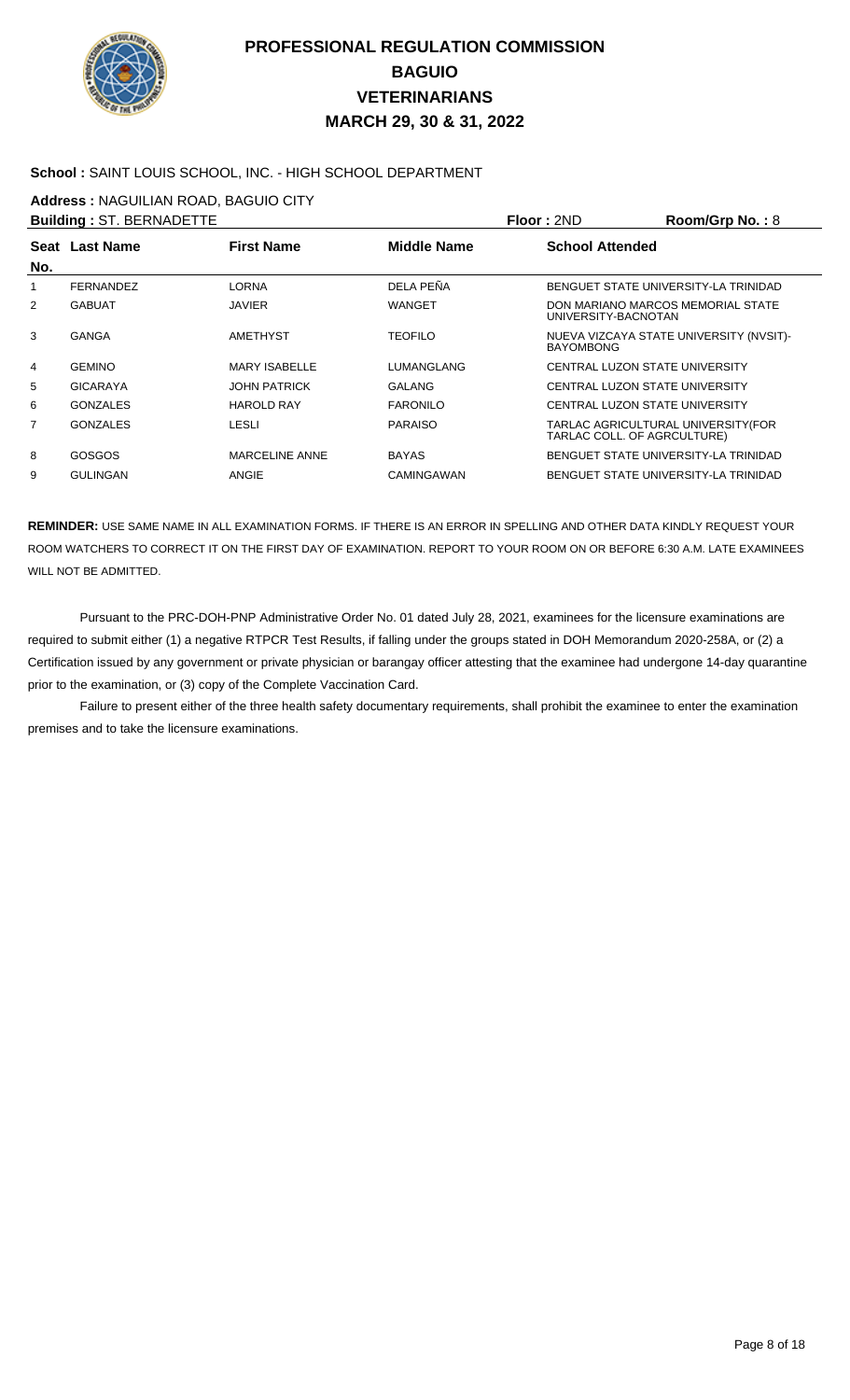

#### **School :** SAINT LOUIS SCHOOL, INC. - HIGH SCHOOL DEPARTMENT

**Address :** NAGUILIAN ROAD, BAGUIO CITY

|     | <b>Building: ST. BERNADETTE</b> |                      |                    | Floor: 2ND                                                         | Room/Grp No.: 9                            |
|-----|---------------------------------|----------------------|--------------------|--------------------------------------------------------------------|--------------------------------------------|
|     | Seat Last Name                  | <b>First Name</b>    | <b>Middle Name</b> | <b>School Attended</b>                                             |                                            |
| No. |                                 |                      |                    |                                                                    |                                            |
|     | <b>HABILING</b>                 | <b>FLOR JANE</b>     | <b>WATTE</b>       | ISABELA STATE UNIVERSITY-ECHAGUE                                   |                                            |
| 2   | <b>HANGOD</b>                   | <b>JOHN TIMOTHY</b>  | <b>SILVA</b>       |                                                                    | DE LA SALLE-ARANETA UNIVERSITY, INC (GAUF) |
| 3   | <b>INOVERO</b>                  | <b>JENINA ALAYNE</b> | CRUZ               | CENTRAL LUZON STATE UNIVERSITY                                     |                                            |
| 4   | <b>KADATAR</b>                  | <b>MONICA</b>        | <b>MAGUEN</b>      | TARLAC AGRICULTURAL UNIVERSITY (FOR<br>TARLAC COLL. OF AGRCULTURE) |                                            |
| 5   | <b>KATO</b>                     | <b>KIMBERLEY</b>     | <b>ECKMAN</b>      |                                                                    | BENGUET STATE UNIVERSITY-LA TRINIDAD       |
| 6   | <b>KILONGAN</b>                 | <b>RHODESA</b>       | <b>KIMBONGAN</b>   |                                                                    | BENGUET STATE UNIVERSITY-LA TRINIDAD       |
| 7   | KIM                             | <b>CHRISLER DAVE</b> | <b>GUTIERREZ</b>   |                                                                    | BENGUET STATE UNIVERSITY-LA TRINIDAD       |
| 8   | LACUADRA                        | SANDRA LEA           | <b>ORDINARIO</b>   | DON MARIANO MARCOS MEMORIAL STATE<br>UNIVERSITY-BACNOTAN           |                                            |
| 9   | LIDAWAN                         | <b>DIVINA</b>        | TAWANGA            |                                                                    | BENGUET STATE UNIVERSITY-LA TRINIDAD       |

**REMINDER:** USE SAME NAME IN ALL EXAMINATION FORMS. IF THERE IS AN ERROR IN SPELLING AND OTHER DATA KINDLY REQUEST YOUR ROOM WATCHERS TO CORRECT IT ON THE FIRST DAY OF EXAMINATION. REPORT TO YOUR ROOM ON OR BEFORE 6:30 A.M. LATE EXAMINEES WILL NOT BE ADMITTED.

 Pursuant to the PRC-DOH-PNP Administrative Order No. 01 dated July 28, 2021, examinees for the licensure examinations are required to submit either (1) a negative RTPCR Test Results, if falling under the groups stated in DOH Memorandum 2020-258A, or (2) a Certification issued by any government or private physician or barangay officer attesting that the examinee had undergone 14-day quarantine prior to the examination, or (3) copy of the Complete Vaccination Card.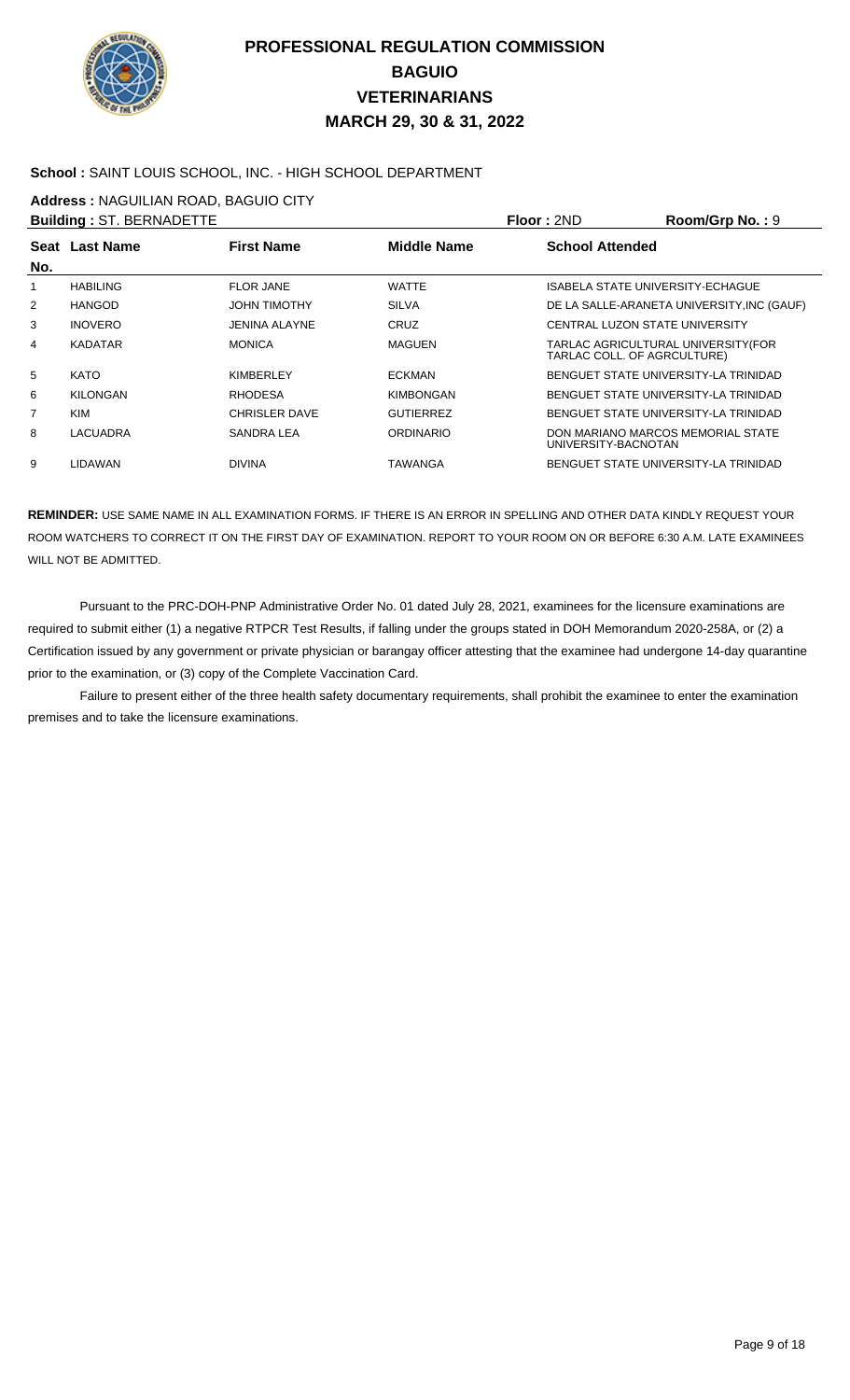

### **School :** SAINT LOUIS SCHOOL, INC. - HIGH SCHOOL DEPARTMENT

**Address :** NAGUILIAN ROAD, BAGUIO CITY

|                | <b>Building: ST. BERNADETTE</b> |                   |                    | Floor: 2ND                     | Room/Grp No.: 10                     |
|----------------|---------------------------------|-------------------|--------------------|--------------------------------|--------------------------------------|
|                | Seat Last Name                  | <b>First Name</b> | <b>Middle Name</b> | <b>School Attended</b>         |                                      |
| No.            |                                 |                   |                    |                                |                                      |
| 1              | LONGBAS                         | MERCY JOY         | ABAG               |                                | BENGUET STATE UNIVERSITY-LA TRINIDAD |
| 2              | <b>LOYAONA</b>                  | <b>BRINYL</b>     | <b>DOCYOGEN</b>    |                                | BENGUET STATE UNIVERSITY-LA TRINIDAD |
| 3              | <b>MADAMESILA</b>               | MARIE ANGELA      | <b>GARINGANAO</b>  | CENTRAL LUZON STATE UNIVERSITY |                                      |
| 4              | <b>MAINGPIS</b>                 | <b>ROCHELLE</b>   | <b>TAYNAN</b>      |                                | BENGUET STATE UNIVERSITY-LA TRINIDAD |
| 5              | MANAHAN                         | MA. BERNADETTE    | ORTEGA             | CENTRAL LUZON STATE UNIVERSITY |                                      |
| 6              | <b>MANGRUBANG</b>               | <b>NEA</b>        | <b>RITURIA</b>     |                                | CAGAYAN STATE UNIVERSITY-TUGUEGARAO  |
| $\overline{7}$ | <b>MARCELINO</b>                | MELANIE           | MANGAY-AYAM        |                                | BENGUET STATE UNIVERSITY-LA TRINIDAD |
| 8              | <b>MARCELO</b>                  | <b>RECHEL</b>     | <b>TAGUIBA</b>     |                                | BENGUET STATE UNIVERSITY-LA TRINIDAD |

**REMINDER:** USE SAME NAME IN ALL EXAMINATION FORMS. IF THERE IS AN ERROR IN SPELLING AND OTHER DATA KINDLY REQUEST YOUR ROOM WATCHERS TO CORRECT IT ON THE FIRST DAY OF EXAMINATION. REPORT TO YOUR ROOM ON OR BEFORE 6:30 A.M. LATE EXAMINEES WILL NOT BE ADMITTED.

 Pursuant to the PRC-DOH-PNP Administrative Order No. 01 dated July 28, 2021, examinees for the licensure examinations are required to submit either (1) a negative RTPCR Test Results, if falling under the groups stated in DOH Memorandum 2020-258A, or (2) a Certification issued by any government or private physician or barangay officer attesting that the examinee had undergone 14-day quarantine prior to the examination, or (3) copy of the Complete Vaccination Card.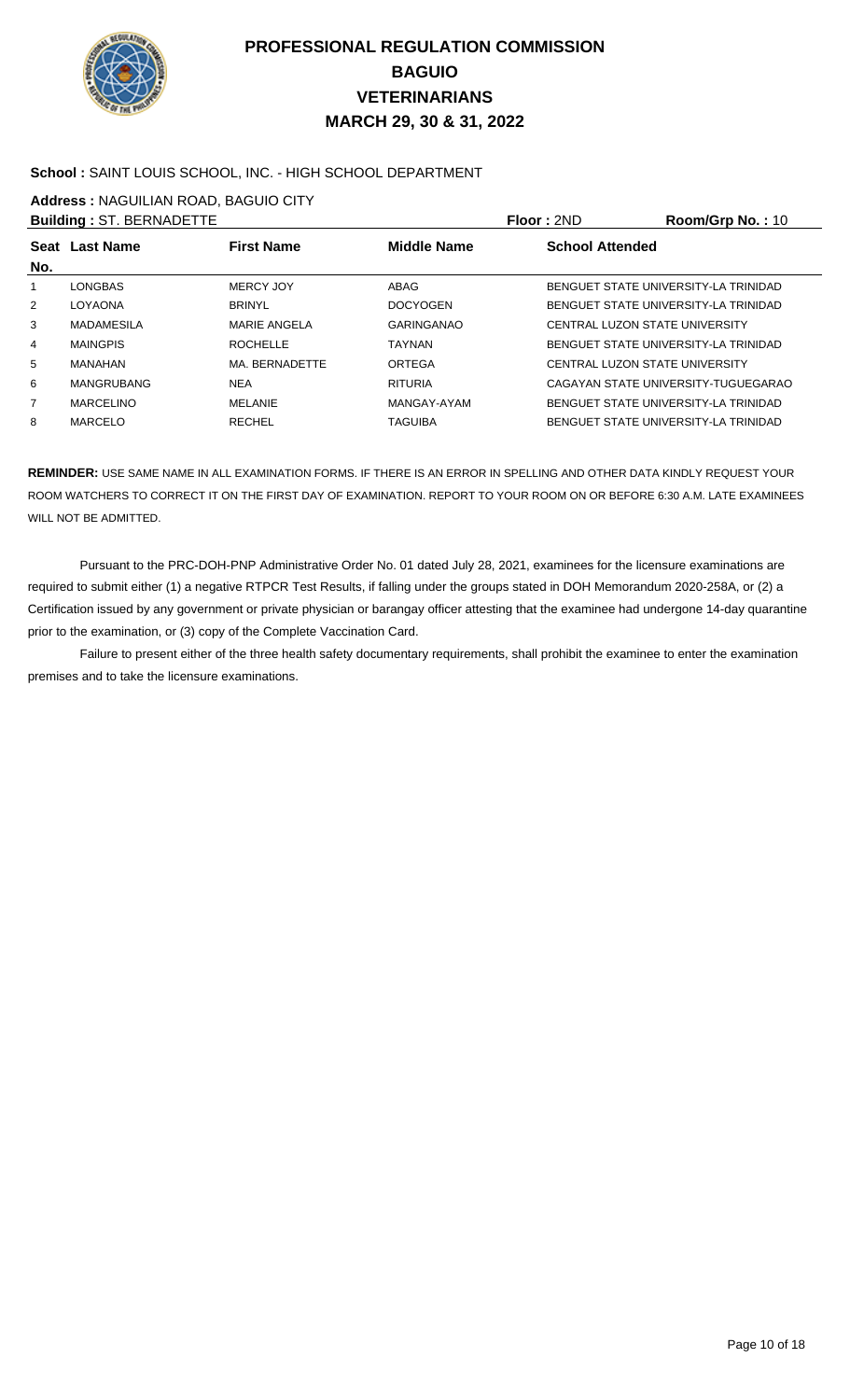

#### **School :** SAINT LOUIS SCHOOL, INC. - HIGH SCHOOL DEPARTMENT

**Address :** NAGUILIAN ROAD, BAGUIO CITY

|                | <b>Building: ST. BERNADETTE</b> |                   |                    | Floor: 2ND                                                         | Room/Grp No.: 11                       |
|----------------|---------------------------------|-------------------|--------------------|--------------------------------------------------------------------|----------------------------------------|
| No.            | <b>Seat Last Name</b>           | <b>First Name</b> | <b>Middle Name</b> | <b>School Attended</b>                                             |                                        |
| 1              | <b>MARIN</b>                    | ANLIE LORRAINE    | <b>GAMBOA</b>      | CENTRAL LUZON STATE UNIVERSITY                                     |                                        |
| $\overline{2}$ | <b>MATIS</b>                    | <b>CHARLENE</b>   | <b>MARINO</b>      |                                                                    | BENGUET STATE UNIVERSITY-LA TRINIDAD   |
| 3              | <b>MAYAMNES</b>                 | APRIL JOY         | <b>YUBOS</b>       |                                                                    | BENGUET STATE UNIVERSITY LA TRINIDAD   |
| 4              | <b>MAYAMNES</b>                 | <b>GHEL</b>       | <b>LADAO</b>       |                                                                    | BENGUET STATE UNIVERSITY-LA TRINIDAD   |
| 5              | <b>MEDINA</b>                   | <b>CHRISTINE</b>  | <b>FOCASAN</b>     |                                                                    | BENGUET STATE UNIVERSITY-LA TRINIDAD   |
| 6              | <b>MENESES</b>                  | <b>ENGELBY</b>    | GONZALES           | TARLAC AGRICULTURAL UNIVERSITY (FOR<br>TARLAC COLL. OF AGRCULTURE) |                                        |
| $\overline{7}$ | <b>MERCADO</b>                  | ALDOUS CHESTER    | <b>POSADAS</b>     |                                                                    | VIRGEN MILAGROSA UNIVERSITY FOUNDATION |
| 8              | <b>MERCURIO</b>                 | <b>REJENZ</b>     | <b>CALACALA</b>    |                                                                    | VIRGEN MILAGROSA UNIVERSITY FOUNDATION |

**REMINDER:** USE SAME NAME IN ALL EXAMINATION FORMS. IF THERE IS AN ERROR IN SPELLING AND OTHER DATA KINDLY REQUEST YOUR ROOM WATCHERS TO CORRECT IT ON THE FIRST DAY OF EXAMINATION. REPORT TO YOUR ROOM ON OR BEFORE 6:30 A.M. LATE EXAMINEES WILL NOT BE ADMITTED.

 Pursuant to the PRC-DOH-PNP Administrative Order No. 01 dated July 28, 2021, examinees for the licensure examinations are required to submit either (1) a negative RTPCR Test Results, if falling under the groups stated in DOH Memorandum 2020-258A, or (2) a Certification issued by any government or private physician or barangay officer attesting that the examinee had undergone 14-day quarantine prior to the examination, or (3) copy of the Complete Vaccination Card.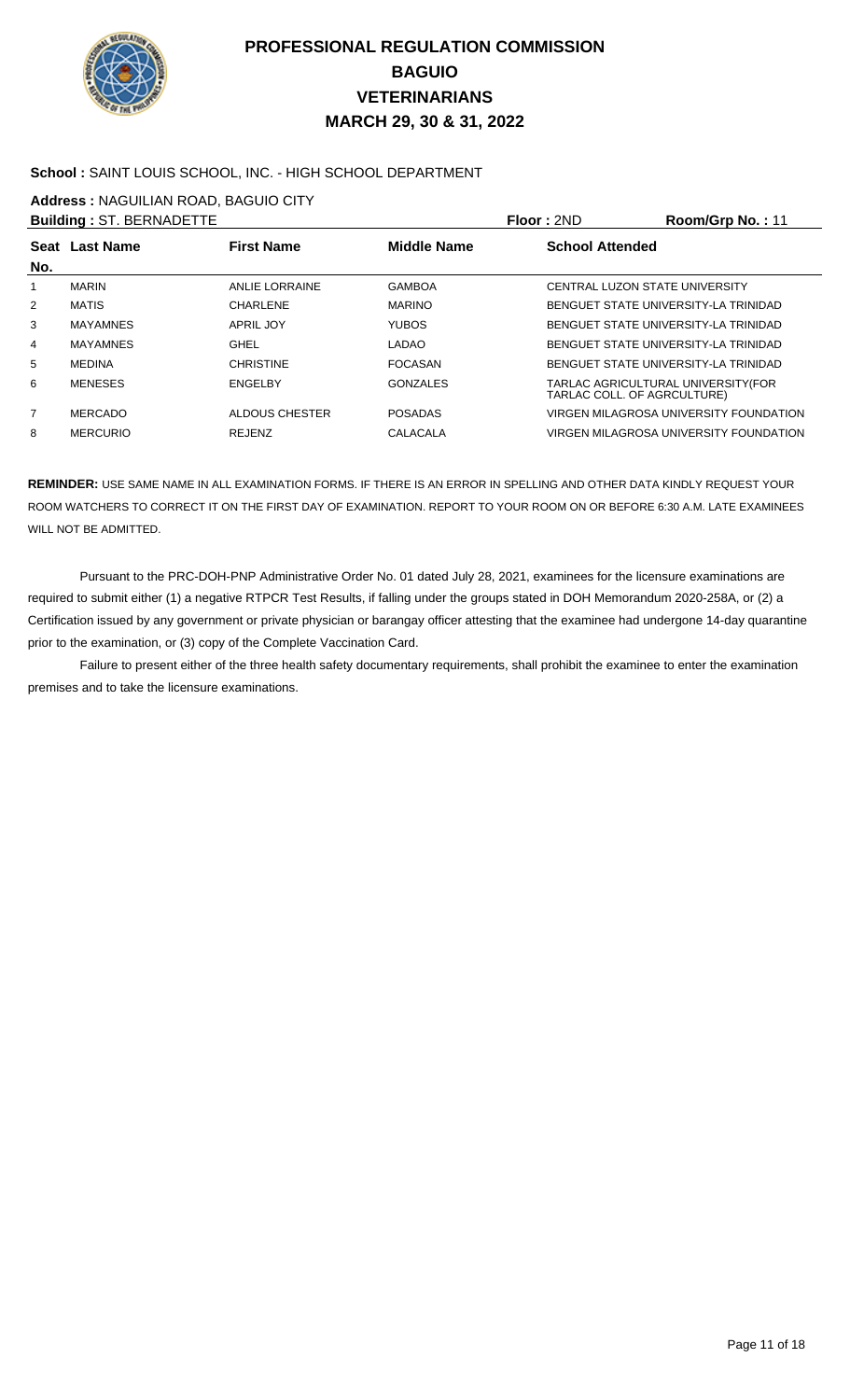

### **School :** SAINT LOUIS SCHOOL, INC. - HIGH SCHOOL DEPARTMENT

**Address :** NAGUILIAN ROAD, BAGUIO CITY

|                | <b>Building: ST. BERNADETTE</b> |                    |                    | Floor: 2ND                                       | Room/Grp No.: 12                     |
|----------------|---------------------------------|--------------------|--------------------|--------------------------------------------------|--------------------------------------|
|                | Seat Last Name                  | <b>First Name</b>  | <b>Middle Name</b> | <b>School Attended</b>                           |                                      |
| No.            |                                 |                    |                    |                                                  |                                      |
|                | <b>MIRANDA</b>                  | ANGEL AREN ELICEL  | MACAPAGAL          | PAMPANGA STATE AGRICULTURAL<br>UNIVERSITY(P.A.C) |                                      |
| $\overline{2}$ | <b>MODESTO</b>                  | <b>JONATHAN JR</b> | PANG-AO            |                                                  | BENGUET STATE UNIVERSITY-LA TRINIDAD |
| 3              | <b>NABUS</b>                    | <b>MARY</b>        | <b>LORENZO</b>     |                                                  | BENGUET STATE UNIVERSITY-LA TRINIDAD |
| 4              | <b>NACIS</b>                    | ANNIE              | <b>NAVARRO</b>     | UNIVERSITY-ICHAMS                                | DON MARIANO MARCOS MEMORIAL STATE    |
| 5              | NAGPALA                         | ABIGAIL JOANNA     | LOY-OD             |                                                  | BENGUET STATE UNIVERSITY-LA TRINIDAD |
| 6              | <b>NAHIWAN</b>                  | <b>ROXANNE</b>     | <b>NAMUHMUH</b>    |                                                  | BENGUET STATE UNIVERSITY-LA TRINIDAD |
| $\overline{7}$ | <b>NAPILOY</b>                  | <b>BLESS</b>       | <b>WIGAN</b>       |                                                  | BENGUET STATE UNIVERSITY LA TRINIDAD |
| 8              | <b>NGOLOB</b>                   | <b>JOVELYN</b>     | <b>NGODDO</b>      |                                                  | BENGUET STATE UNIVERSITY-LA TRINIDAD |

**REMINDER:** USE SAME NAME IN ALL EXAMINATION FORMS. IF THERE IS AN ERROR IN SPELLING AND OTHER DATA KINDLY REQUEST YOUR ROOM WATCHERS TO CORRECT IT ON THE FIRST DAY OF EXAMINATION. REPORT TO YOUR ROOM ON OR BEFORE 6:30 A.M. LATE EXAMINEES WILL NOT BE ADMITTED.

 Pursuant to the PRC-DOH-PNP Administrative Order No. 01 dated July 28, 2021, examinees for the licensure examinations are required to submit either (1) a negative RTPCR Test Results, if falling under the groups stated in DOH Memorandum 2020-258A, or (2) a Certification issued by any government or private physician or barangay officer attesting that the examinee had undergone 14-day quarantine prior to the examination, or (3) copy of the Complete Vaccination Card.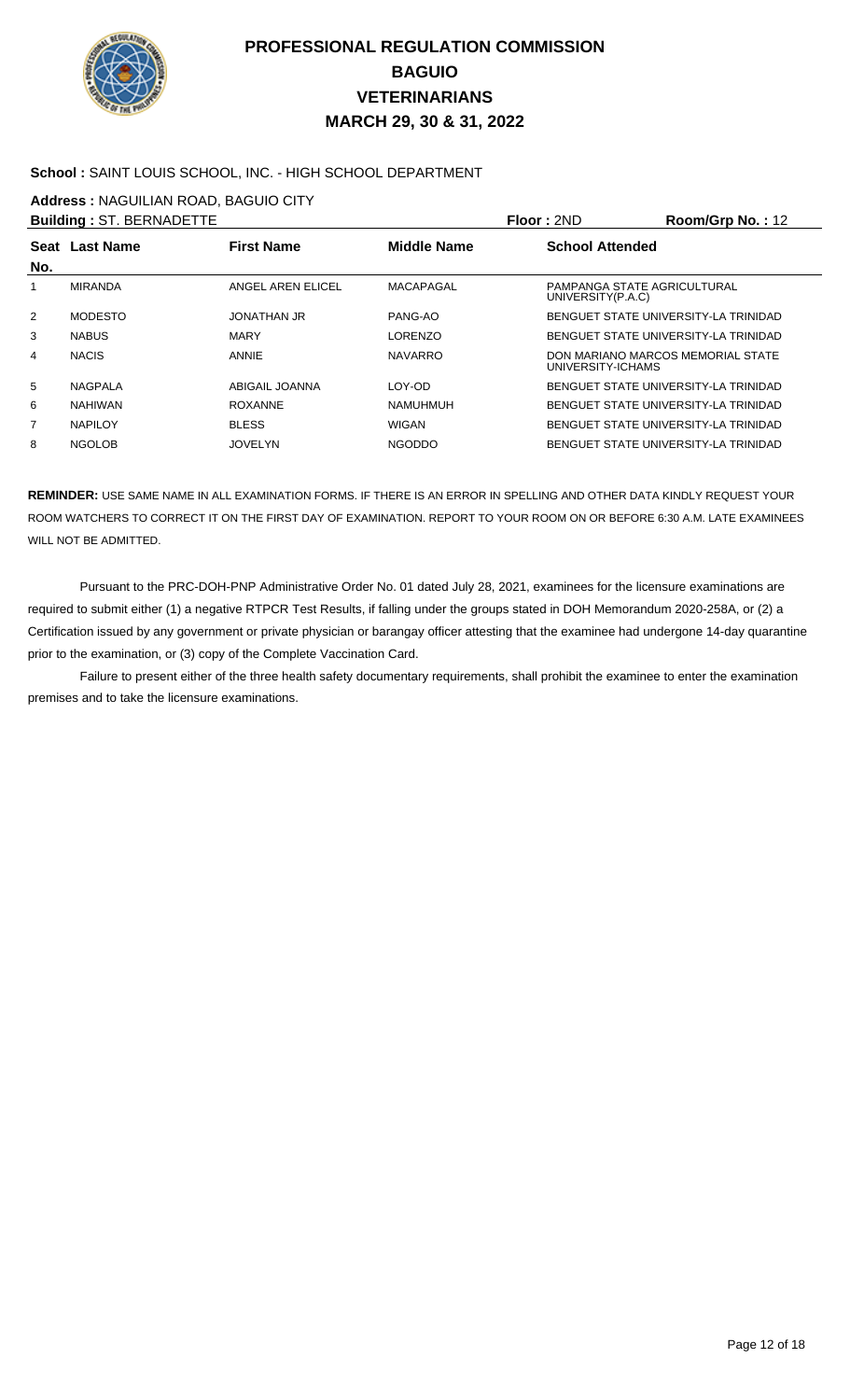

### **School :** SAINT LOUIS SCHOOL, INC. - HIGH SCHOOL DEPARTMENT

**Address :** NAGUILIAN ROAD, BAGUIO CITY

|                | <b>Building: ST. BERNADETTE</b> |                        |                    | Floor: 2ND                                       | Room/Grp No.: 13                     |
|----------------|---------------------------------|------------------------|--------------------|--------------------------------------------------|--------------------------------------|
|                | Seat Last Name                  | <b>First Name</b>      | <b>Middle Name</b> | <b>School Attended</b>                           |                                      |
| No.            |                                 |                        |                    |                                                  |                                      |
|                | <b>OCAMPO</b>                   | <b>HANNAH EUNICE</b>   | MALLARI            | PAMPANGA STATE AGRICULTURAL<br>UNIVERSITY(P.A.C) |                                      |
| $\overline{2}$ | <b>OLIVEROS</b>                 | ALYSSA JOY             | <b>ELCANO</b>      | CENTRAL LUZON STATE UNIVERSITY                   |                                      |
| 3              | <b>ONG</b>                      | MARIA JOY ANN          | <b>LICUP</b>       | PAMPANGA STATE AGRICULTURAL<br>UNIVERSITY(P.A.C) |                                      |
| 4              | <b>OWAY</b>                     | <b>JONIMAR</b>         | CARIAS             |                                                  | BENGUET STATE UNIVERSITY-LA TRINIDAD |
| 5              | PADILLA                         | JEREYCO                | DELA CRUZ          | TARLAC COLL. OF AGRCULTURE)                      | TARLAC AGRICULTURAL UNIVERSITY (FOR  |
| 6              | <b>PAHOS</b>                    | <b>DENVER</b>          | <b>SATOL</b>       |                                                  | BENGUET STATE UNIVERSITY-LA TRINIDAD |
| $\overline{7}$ | PARAYAO                         | ANGEL MEI              | <b>PADILLA</b>     | CENTRAL LUZON STATE UNIVERSITY                   |                                      |
| 8              | <b>PARONG</b>                   | <b>CHRISTINE GRACE</b> | <b>NUÑEZ</b>       | CENTRAL LUZON STATE UNIVERSITY                   |                                      |

**REMINDER:** USE SAME NAME IN ALL EXAMINATION FORMS. IF THERE IS AN ERROR IN SPELLING AND OTHER DATA KINDLY REQUEST YOUR ROOM WATCHERS TO CORRECT IT ON THE FIRST DAY OF EXAMINATION. REPORT TO YOUR ROOM ON OR BEFORE 6:30 A.M. LATE EXAMINEES WILL NOT BE ADMITTED.

 Pursuant to the PRC-DOH-PNP Administrative Order No. 01 dated July 28, 2021, examinees for the licensure examinations are required to submit either (1) a negative RTPCR Test Results, if falling under the groups stated in DOH Memorandum 2020-258A, or (2) a Certification issued by any government or private physician or barangay officer attesting that the examinee had undergone 14-day quarantine prior to the examination, or (3) copy of the Complete Vaccination Card.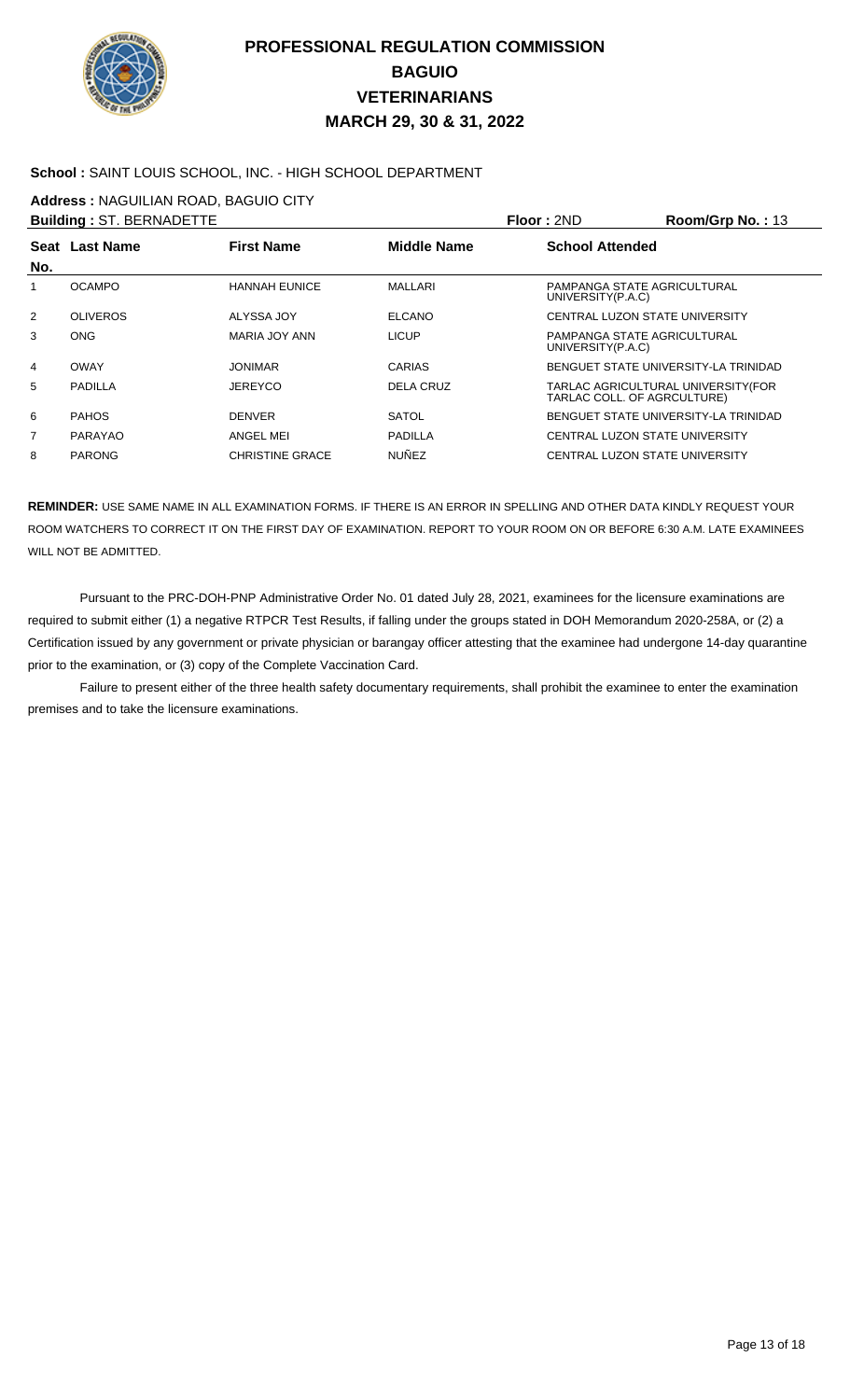

### **School :** SAINT LOUIS SCHOOL, INC. - HIGH SCHOOL DEPARTMENT

**Address :** NAGUILIAN ROAD, BAGUIO CITY

|                | <b>Building: ST. BERNADETTE</b> |                    |                    | Floor: 1ST                  | Room/Grp No.: 14                        |
|----------------|---------------------------------|--------------------|--------------------|-----------------------------|-----------------------------------------|
|                | Seat Last Name                  | <b>First Name</b>  | <b>Middle Name</b> | <b>School Attended</b>      |                                         |
| No.            |                                 |                    |                    |                             |                                         |
|                | <b>PASCUA</b>                   | CIARA VIE          | <b>GARCIA</b>      |                             | CENTRAL LUZON STATE UNIVERSITY          |
| 2              | PAYAD                           | <b>BELLAMY</b>     | GOC-OBAN           |                             | BENGUET STATE UNIVERSITY-LA TRINIDAD    |
| 3              | PAYAWAL                         | ROMELLE JANICA     | CAROLINO           |                             | CENTRAL LUZON STATE UNIVERSITY          |
| 4              | PEDRO                           | LEA                | <b>BUCANOG</b>     |                             | BENGUET STATE UNIVERSITY-LA TRINIDAD    |
| 5              | PERALTA                         | <b>RUBY ANNE</b>   | <b>TALLO</b>       |                             | UNIVERSITY OF THE PHILIPPINES-LOS BAÑOS |
| 6              | <b>PEREZ</b>                    | KHRISTINE ANDREA   | <b>GALANG</b>      |                             | VIRGEN MILAGROSA UNIVERSITY FOUNDATION  |
| $\overline{7}$ | <b>PIAGA</b>                    | <b>REMJIE LYNN</b> | ALINDAYO           | TARLAC COLL. OF AGRCULTURE) | TARLAC AGRICULTURAL UNIVERSITY (FOR     |
| 8              | <b>PIÑON</b>                    | CHRISTIAN          | <b>ESPINUEVA</b>   | TARLAC COLL. OF AGRCULTURE) | TARLAC AGRICULTURAL UNIVERSITY(FOR      |

**REMINDER:** USE SAME NAME IN ALL EXAMINATION FORMS. IF THERE IS AN ERROR IN SPELLING AND OTHER DATA KINDLY REQUEST YOUR ROOM WATCHERS TO CORRECT IT ON THE FIRST DAY OF EXAMINATION. REPORT TO YOUR ROOM ON OR BEFORE 6:30 A.M. LATE EXAMINEES WILL NOT BE ADMITTED.

 Pursuant to the PRC-DOH-PNP Administrative Order No. 01 dated July 28, 2021, examinees for the licensure examinations are required to submit either (1) a negative RTPCR Test Results, if falling under the groups stated in DOH Memorandum 2020-258A, or (2) a Certification issued by any government or private physician or barangay officer attesting that the examinee had undergone 14-day quarantine prior to the examination, or (3) copy of the Complete Vaccination Card.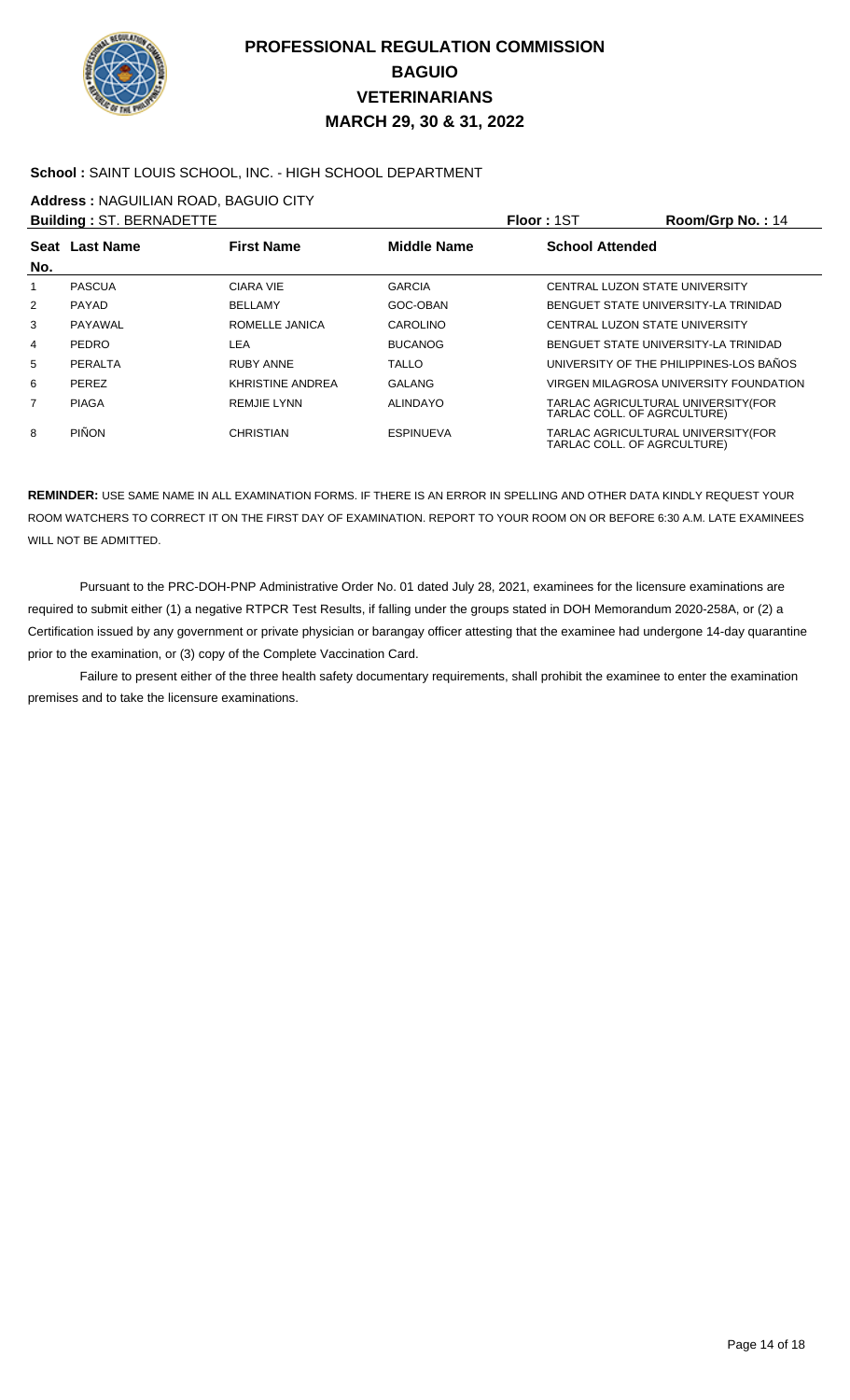

### **School :** SAINT LOUIS SCHOOL, INC. - HIGH SCHOOL DEPARTMENT

**Address :** NAGUILIAN ROAD, BAGUIO CITY

|                | <b>Building: ST. BERNADETTE</b> |                   |                    | <b>Floor: 1ST</b>                                                 | Room/Grp No.: 15                           |
|----------------|---------------------------------|-------------------|--------------------|-------------------------------------------------------------------|--------------------------------------------|
| No.            | Seat Last Name                  | <b>First Name</b> | <b>Middle Name</b> | <b>School Attended</b>                                            |                                            |
|                | PO.                             | RODOLF VINCENT    | <b>BARGO</b>       |                                                                   | VIRGEN MILAGROSA UNIVERSITY FOUNDATION     |
| $\overline{2}$ | <b>POCAIS</b>                   | <b>DWYER</b>      | <b>PINGE</b>       | TARLAC AGRICULTURAL UNIVERSITY(FOR<br>TARLAC COLL. OF AGRCULTURE) |                                            |
| 3              | POMAY-O                         | <b>SAMANTHA</b>   | PUMEG-AS           |                                                                   | BENGUET STATE UNIVERSITY-LA TRINIDAD       |
| 4              | <b>POQUIZ</b>                   | ALLIANA MARIE     | LEONIDO            | TARLAC AGRICULTURAL UNIVERSITY(FOR<br>TARLAC COLL. OF AGRCULTURE) |                                            |
| 5              | <b>PULAS</b>                    | <b>JOMEL</b>      | <b>MORALES</b>     |                                                                   | VIRGEN MILAGROSA UNIVERSITY FOUNDATION     |
| 6              | <b>PUMIHIC</b>                  | ANGELICA          | TRONO              |                                                                   | BENGUET STATE UNIVERSITY-LA TRINIDAD       |
| 7              | QUITO                           | DYNA ANNE         | <b>KABILING</b>    |                                                                   | BENGUET STATE UNIVERSITY-LA TRINIDAD       |
| 8              | <b>RIVERA</b>                   | <b>ROBERT</b>     | <b>SALVADORA</b>   |                                                                   | DE LA SALLE-ARANETA UNIVERSITY, INC (GAUF) |

**REMINDER:** USE SAME NAME IN ALL EXAMINATION FORMS. IF THERE IS AN ERROR IN SPELLING AND OTHER DATA KINDLY REQUEST YOUR ROOM WATCHERS TO CORRECT IT ON THE FIRST DAY OF EXAMINATION. REPORT TO YOUR ROOM ON OR BEFORE 6:30 A.M. LATE EXAMINEES WILL NOT BE ADMITTED.

 Pursuant to the PRC-DOH-PNP Administrative Order No. 01 dated July 28, 2021, examinees for the licensure examinations are required to submit either (1) a negative RTPCR Test Results, if falling under the groups stated in DOH Memorandum 2020-258A, or (2) a Certification issued by any government or private physician or barangay officer attesting that the examinee had undergone 14-day quarantine prior to the examination, or (3) copy of the Complete Vaccination Card.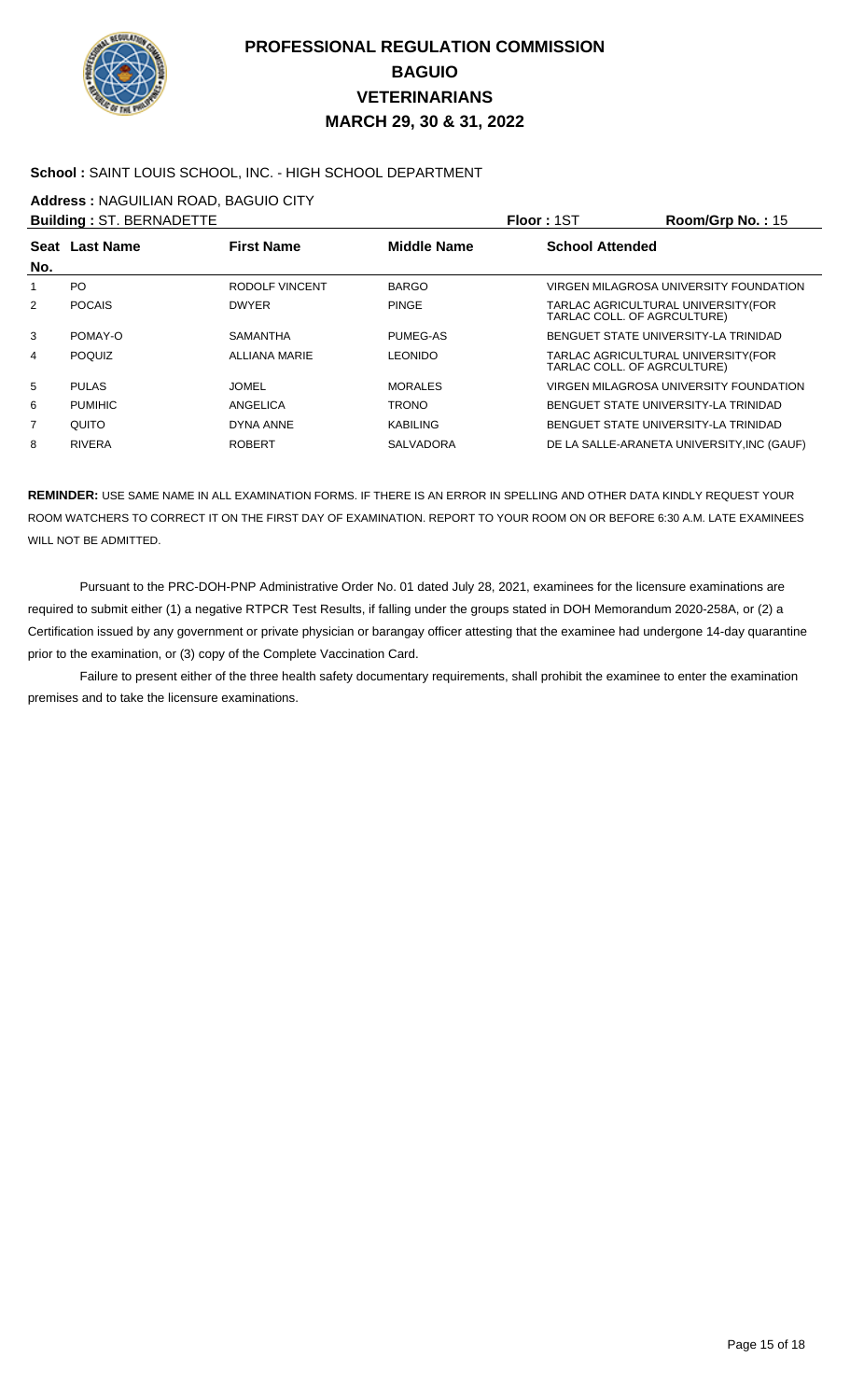

### **School :** SAINT LOUIS SCHOOL, INC. - HIGH SCHOOL DEPARTMENT

**Address :** NAGUILIAN ROAD, BAGUIO CITY

|     | <b>Building: ST. BERNADETTE</b> |                      |                    | <b>Floor: 1ST</b>                | Room/Grp No.: 16                     |
|-----|---------------------------------|----------------------|--------------------|----------------------------------|--------------------------------------|
| No. | Seat Last Name                  | <b>First Name</b>    | <b>Middle Name</b> | <b>School Attended</b>           |                                      |
|     | <b>ROSARIO</b>                  | SWEDEN KYLE ZERLAINE | <b>MANECLANG</b>   | CENTRAL LUZON STATE UNIVERSITY   |                                      |
| 2   | SAB-IT                          | <b>REXON</b>         | <b>LAMPUYAS</b>    | TARLAC COLL. OF AGRCULTURE)      | TARLAC AGRICULTURAL UNIVERSITY(FOR   |
| 3   | <b>SABADO</b>                   | <b>KRISVIEN KWIN</b> | <b>BELISARIO</b>   | CENTRAL LUZON STATE UNIVERSITY   |                                      |
| 4   | <b>SABADO</b>                   | MARTHA               | <b>TACIO</b>       |                                  | BENGUET STATE UNIVERSITY-LA TRINIDAD |
| 5   | <b>SACAY</b>                    | AMY                  | <b>BARRIL</b>      |                                  | BENGUET STATE UNIVERSITY-LA TRINIDAD |
| 6   | <b>SALVADOR</b>                 | GLYZA                | <b>ALBAS</b>       |                                  | BENGUET STATE UNIVERSITY-LA TRINIDAD |
| 7   | <b>SANTIAGO</b>                 | MIKHAIL              | <b>SEVILLA</b>     | CENTRAL LUZON STATE UNIVERSITY   |                                      |
| 8   | <b>SARMIENTO</b>                | <b>JYZA MITZI</b>    | <b>BARRERA</b>     | ISABELA STATE UNIVERSITY-ECHAGUE |                                      |

**REMINDER:** USE SAME NAME IN ALL EXAMINATION FORMS. IF THERE IS AN ERROR IN SPELLING AND OTHER DATA KINDLY REQUEST YOUR ROOM WATCHERS TO CORRECT IT ON THE FIRST DAY OF EXAMINATION. REPORT TO YOUR ROOM ON OR BEFORE 6:30 A.M. LATE EXAMINEES WILL NOT BE ADMITTED.

 Pursuant to the PRC-DOH-PNP Administrative Order No. 01 dated July 28, 2021, examinees for the licensure examinations are required to submit either (1) a negative RTPCR Test Results, if falling under the groups stated in DOH Memorandum 2020-258A, or (2) a Certification issued by any government or private physician or barangay officer attesting that the examinee had undergone 14-day quarantine prior to the examination, or (3) copy of the Complete Vaccination Card.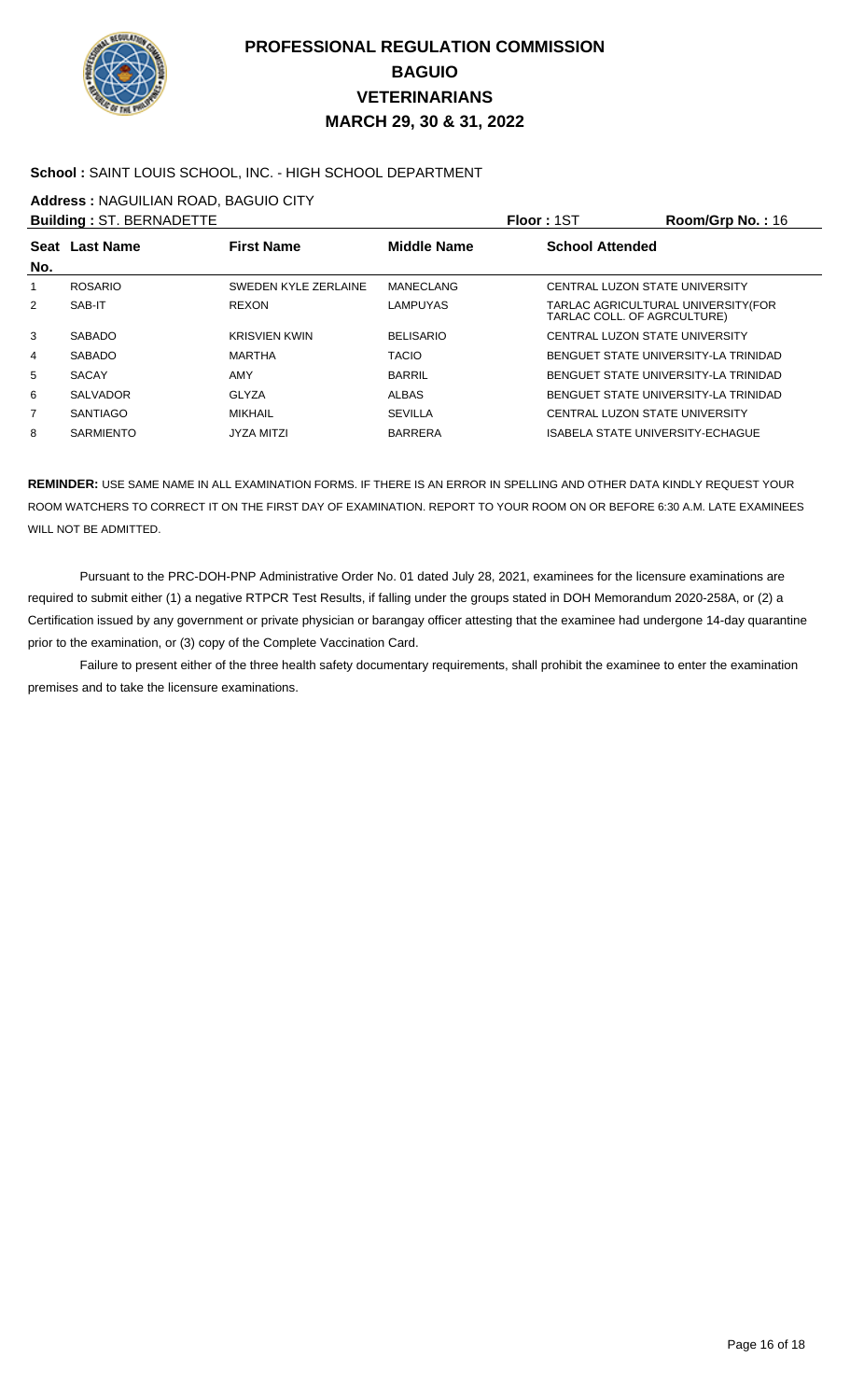

### **School :** SAINT LOUIS SCHOOL, INC. - HIGH SCHOOL DEPARTMENT

**Address :** NAGUILIAN ROAD, BAGUIO CITY

|                | <b>Building: ST. BERNADETTE</b> |                     |                    | Floor: 1ST                                                        | Room/Grp No.: 17                        |
|----------------|---------------------------------|---------------------|--------------------|-------------------------------------------------------------------|-----------------------------------------|
|                | Seat Last Name                  | <b>First Name</b>   | <b>Middle Name</b> | <b>School Attended</b>                                            |                                         |
| No.            |                                 |                     |                    |                                                                   |                                         |
| 1              | SOMEBANG                        | LEA                 | <b>GUMAWI</b>      | TARLAC AGRICULTURAL UNIVERSITY(FOR<br>TARLAC COLL. OF AGRCULTURE) |                                         |
| 2              | <b>SUMELDAN</b>                 | <b>JOSE ELDON</b>   | <b>DELA CRUZ</b>   | CENTRAL LUZON STATE UNIVERSITY                                    |                                         |
| 3              | <b>TABILE</b>                   | <b>MAREVIC</b>      | <b>BADAR</b>       | TARLAC AGRICULTURAL UNIVERSITY(FOR<br>TARLAC COLL. OF AGRCULTURE) |                                         |
| 4              | <b>TAMALAY</b>                  | ARIANE KATE         | <b>LIMMONG</b>     | <b>BAYOMBONG</b>                                                  | NUEVA VIZCAYA STATE UNIVERSITY (NVSIT)- |
| 5              | TAÑEDO                          | <b>THEA ANNE</b>    | <b>MARIN</b>       | PAMPANGA STATE AGRICULTURAL<br>UNIVERSITY(P.A.C)                  |                                         |
| 6              | <b>TAYNAN</b>                   | <b>ABNER</b>        | <b>BALACDAO</b>    | BENGUET STATE UNIVERSITY-LA TRINIDAD                              |                                         |
| $\overline{7}$ | <b>TICGUE</b>                   | ANGEL               | <b>PABLO</b>       | <b>BAYOMBONG</b>                                                  | NUEVA VIZCAYA STATE UNIVERSITY (NVSIT)- |
| 8              | TIONGSON                        | <b>MARIA YSOBEL</b> | <b>GALAMAY</b>     | CENTRAL LUZON STATE UNIVERSITY                                    |                                         |

**REMINDER:** USE SAME NAME IN ALL EXAMINATION FORMS. IF THERE IS AN ERROR IN SPELLING AND OTHER DATA KINDLY REQUEST YOUR ROOM WATCHERS TO CORRECT IT ON THE FIRST DAY OF EXAMINATION. REPORT TO YOUR ROOM ON OR BEFORE 6:30 A.M. LATE EXAMINEES WILL NOT BE ADMITTED.

 Pursuant to the PRC-DOH-PNP Administrative Order No. 01 dated July 28, 2021, examinees for the licensure examinations are required to submit either (1) a negative RTPCR Test Results, if falling under the groups stated in DOH Memorandum 2020-258A, or (2) a Certification issued by any government or private physician or barangay officer attesting that the examinee had undergone 14-day quarantine prior to the examination, or (3) copy of the Complete Vaccination Card.